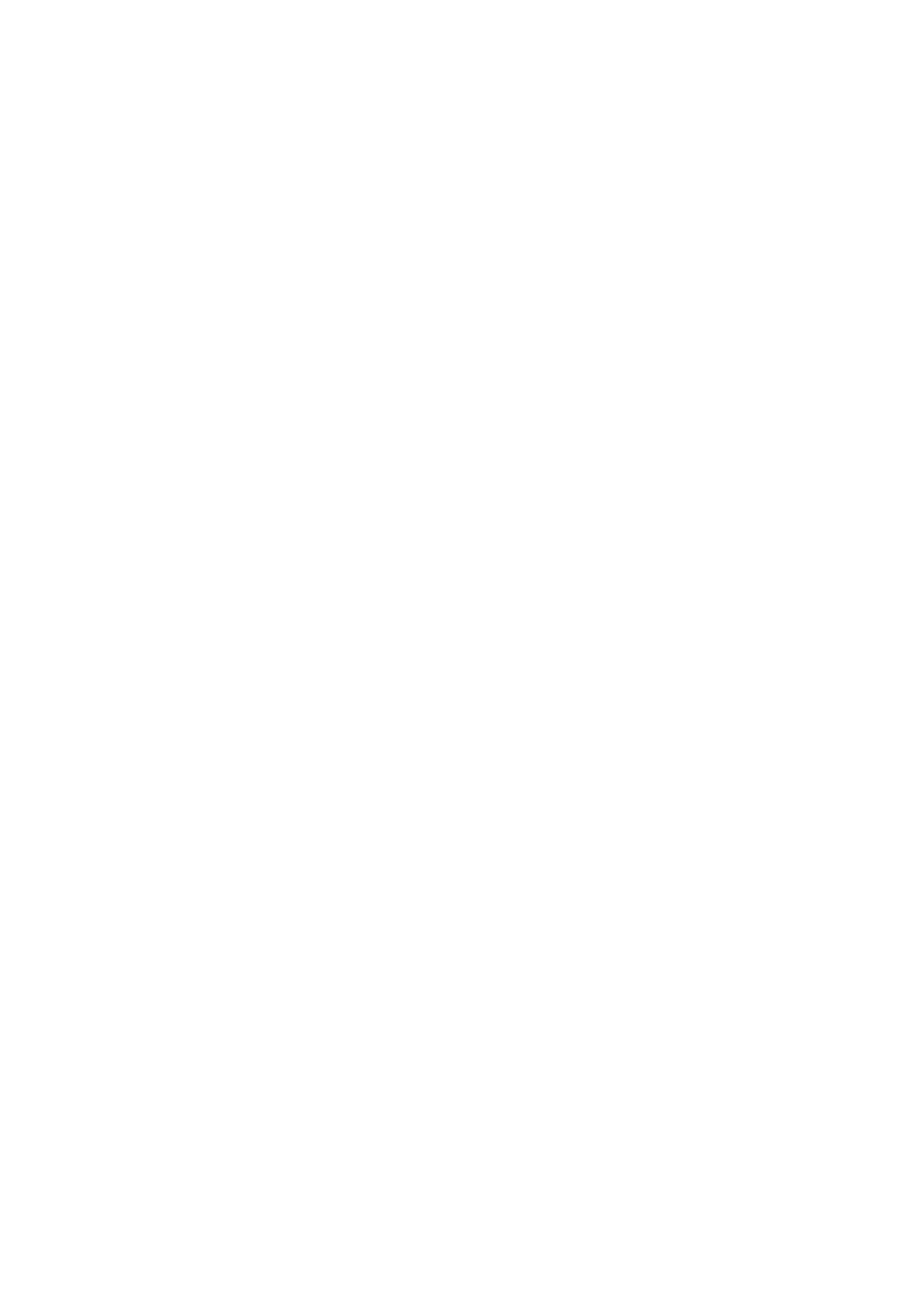# The Age of Unproductive Capital:

*New Architectures of Power*

By Ladislau Dowbor

Cambridge **Scholars** Publishing

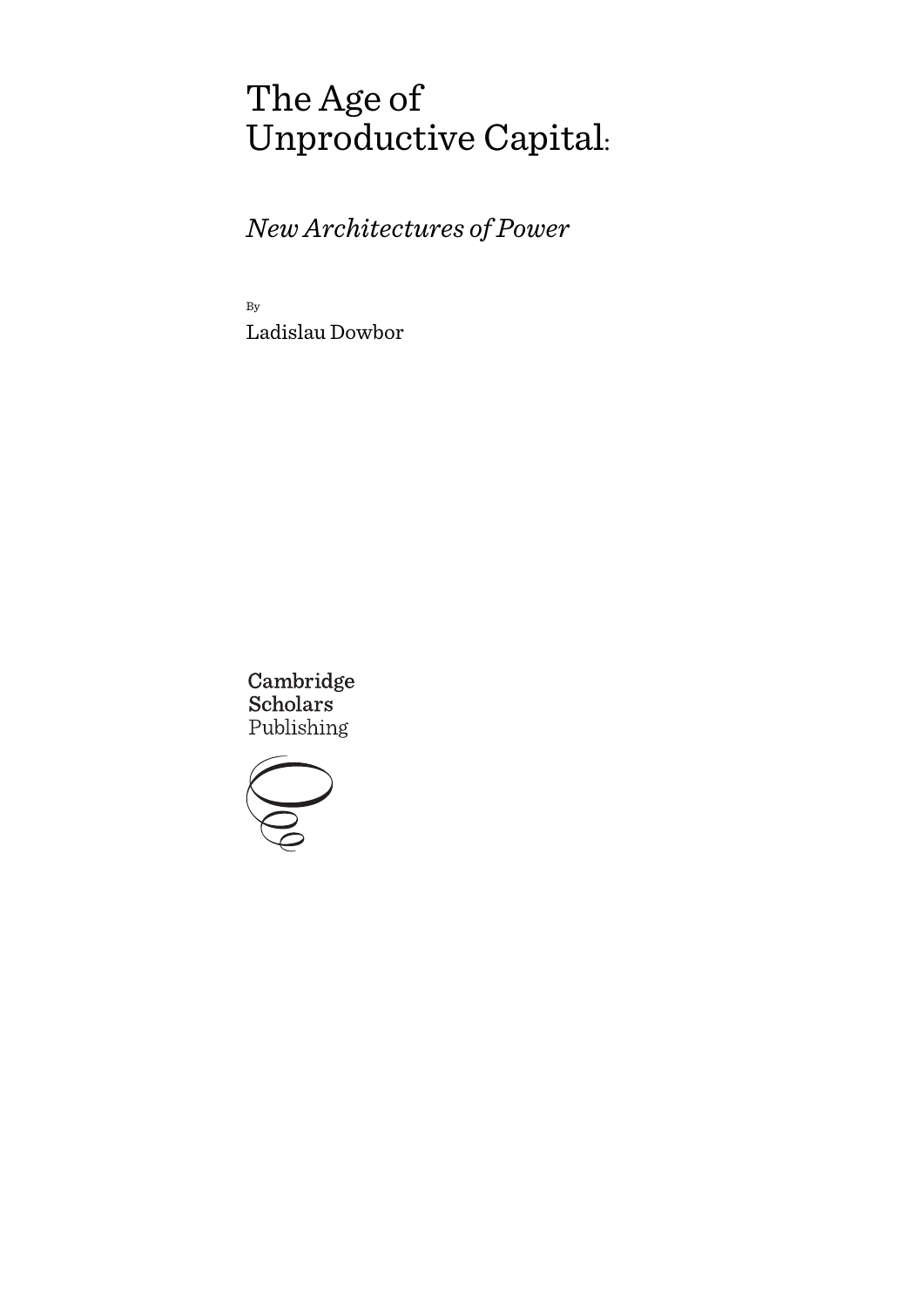The Age of Unproductive Capital: New Architectures of Power

By Ladislau Dowbor

This book first published 2019

Cambridge Scholars Publishing

Lady Stephenson Library, Newcastle upon Tyne, NE6 2PA, UK

British Library Cataloguing in Publication Data A catalogue record for this book is available from the British Library

Copyright © 2019 by Ladislau Dowbor

All rights for this book reserved. No part of this book may be reproduced, stored in a retrieval system, or transmitted, in any form or by any means, electronic, mechanical, photocopying, recording or otherwise, without the prior permission of the copyright owner.

ISBN (10): 1-5275-2129-X ISBN (13): 978-1-5275-2129-2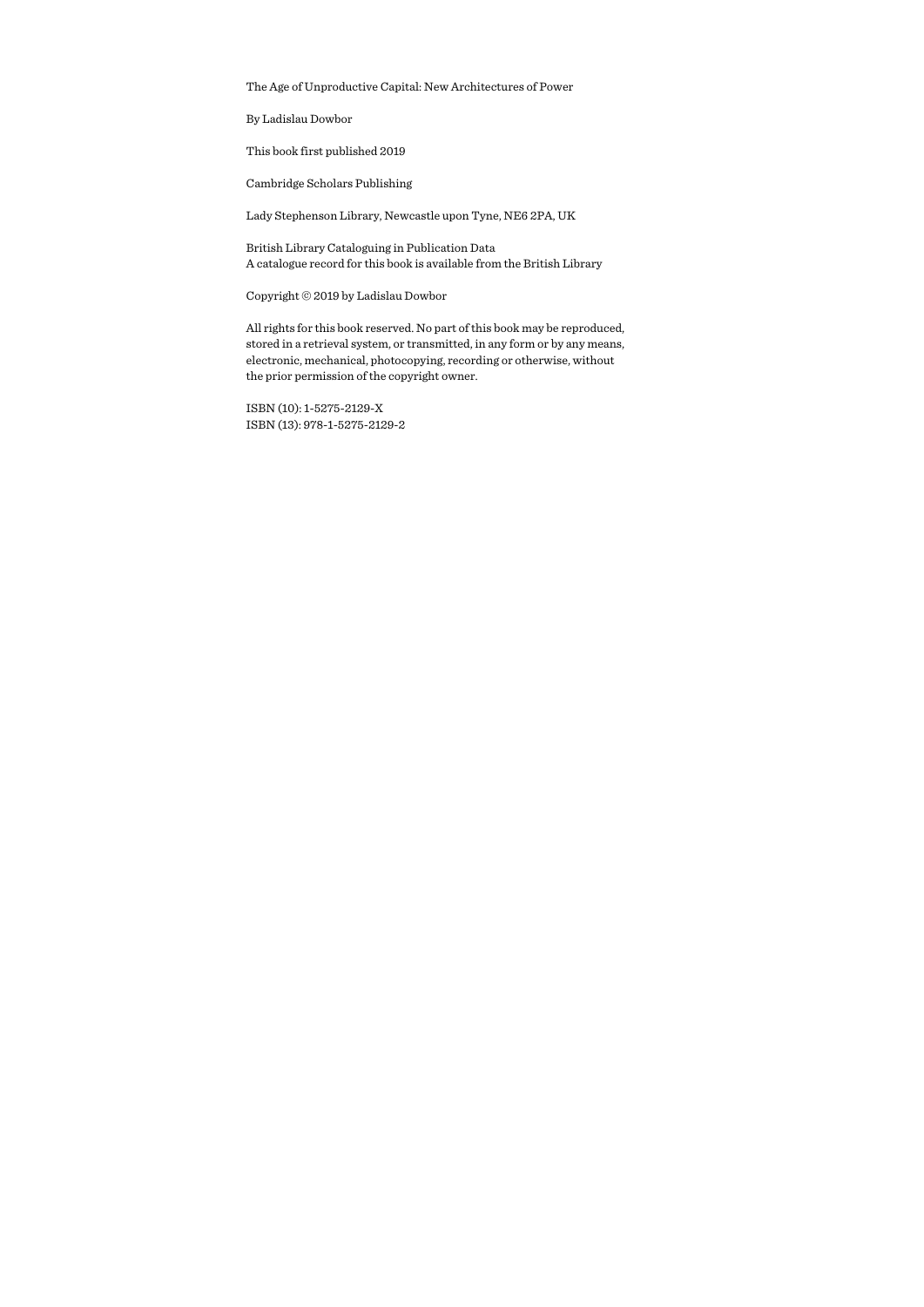Dedicated to ex-president Lula, who took millions out of poverty, and is paying for it in jail.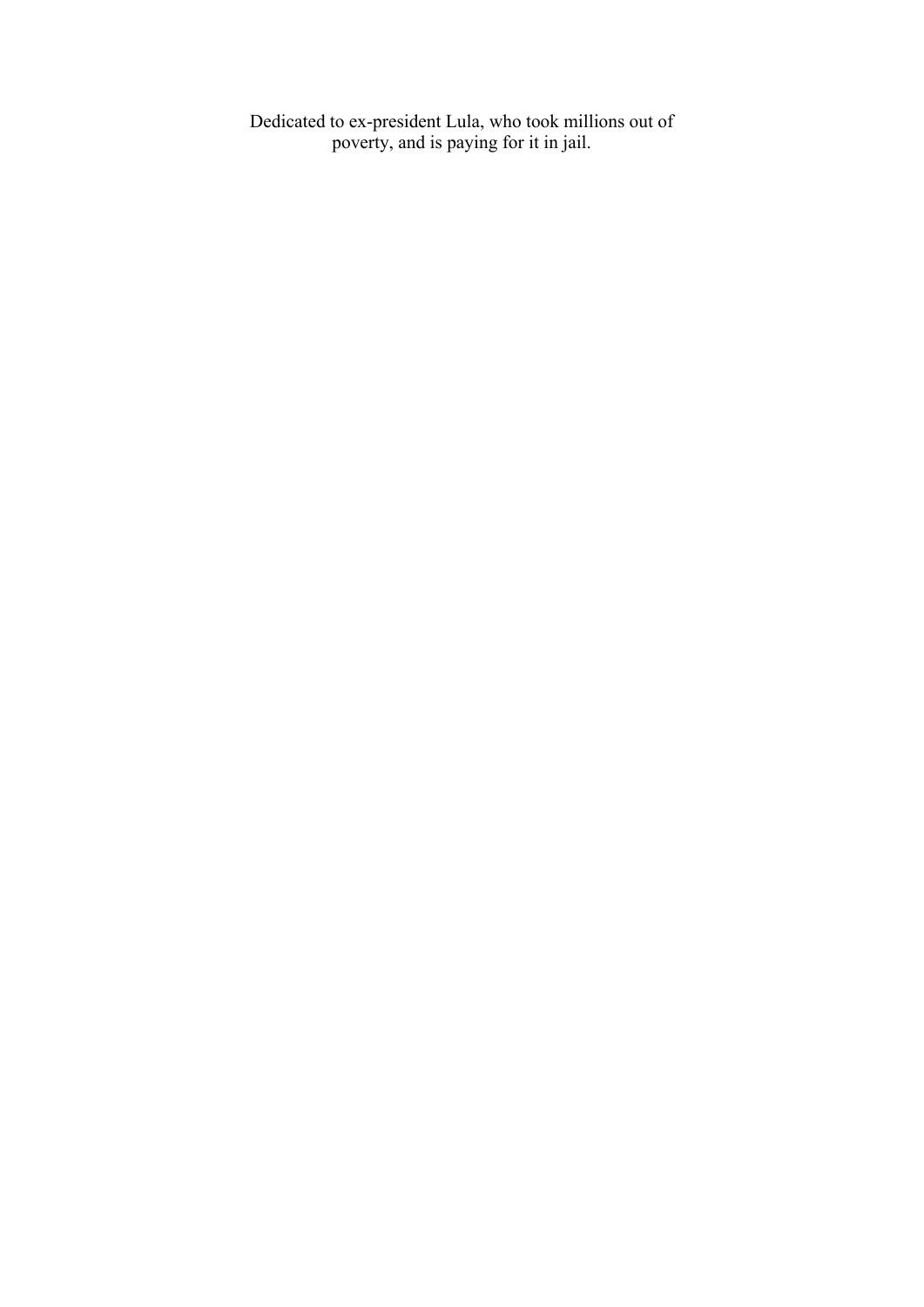*"Nowhere are these connections between finance, inequality and poverty more apparent than in the provision of banking services to the poor and to families in financial difficulties"* 

Roosevelt Institute, Epstein and Montecino, 2016

*"Brazil has long had some of the highest interest rates in the world. There is a vast body of literature seeking to understand the reasons for such high interest rates."* 

World Bank, 2016, pg.67

*"The national financial system will be structured in a way to promote the balanced development of the country and to serve the collective interest"* 

Article 192º, Constitution of the Federal Republic of Brazil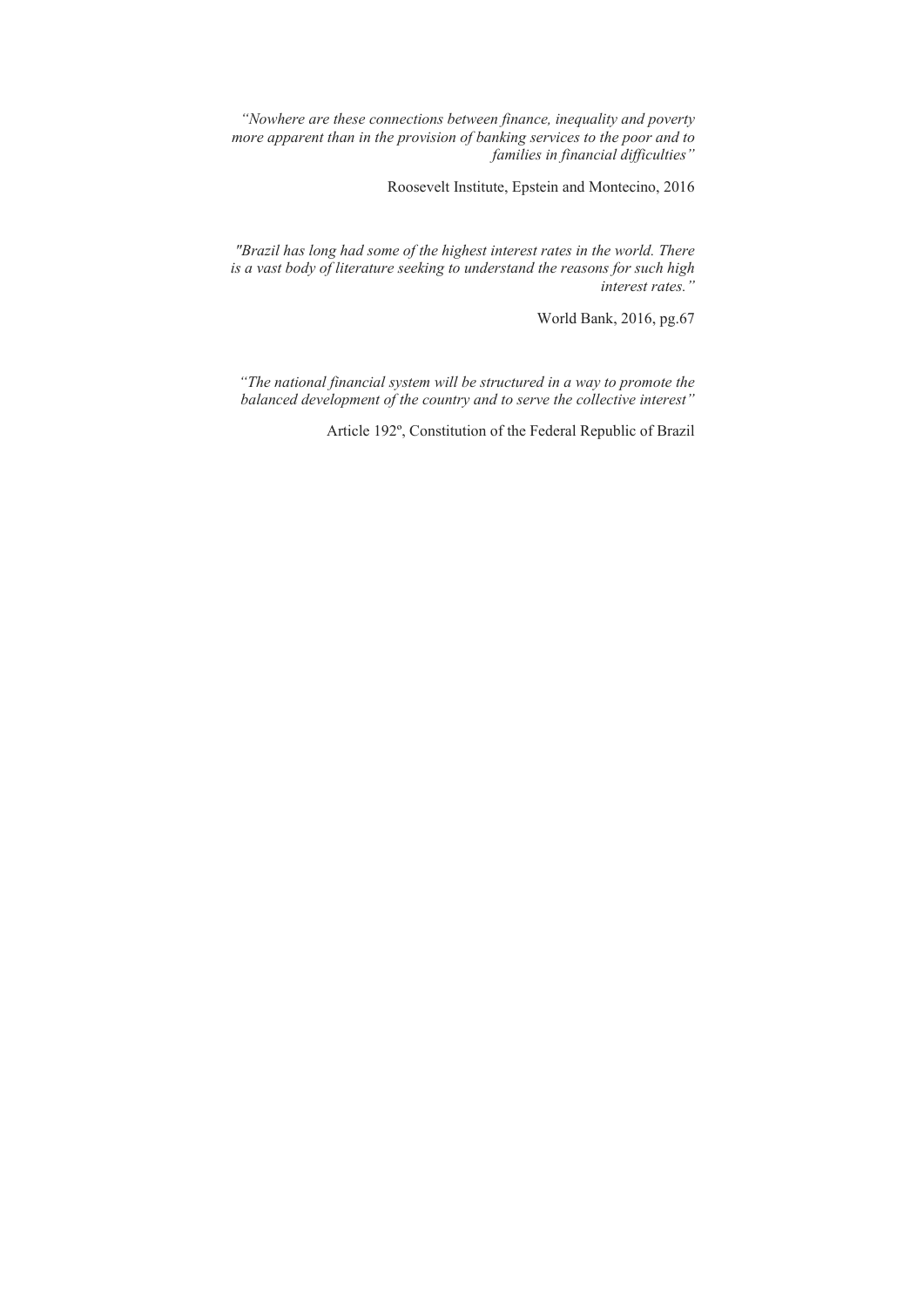## **CONTENTS**

| 4 - The decision-making process and the dilution of responsibility  44 |
|------------------------------------------------------------------------|
|                                                                        |
|                                                                        |
|                                                                        |
|                                                                        |
|                                                                        |
| 10 - Appropriation of social surplus by financial capital 106          |
|                                                                        |
| 12 - The Brazilian dimension: the four engines of the economy 129      |
|                                                                        |
|                                                                        |
|                                                                        |
|                                                                        |
|                                                                        |
|                                                                        |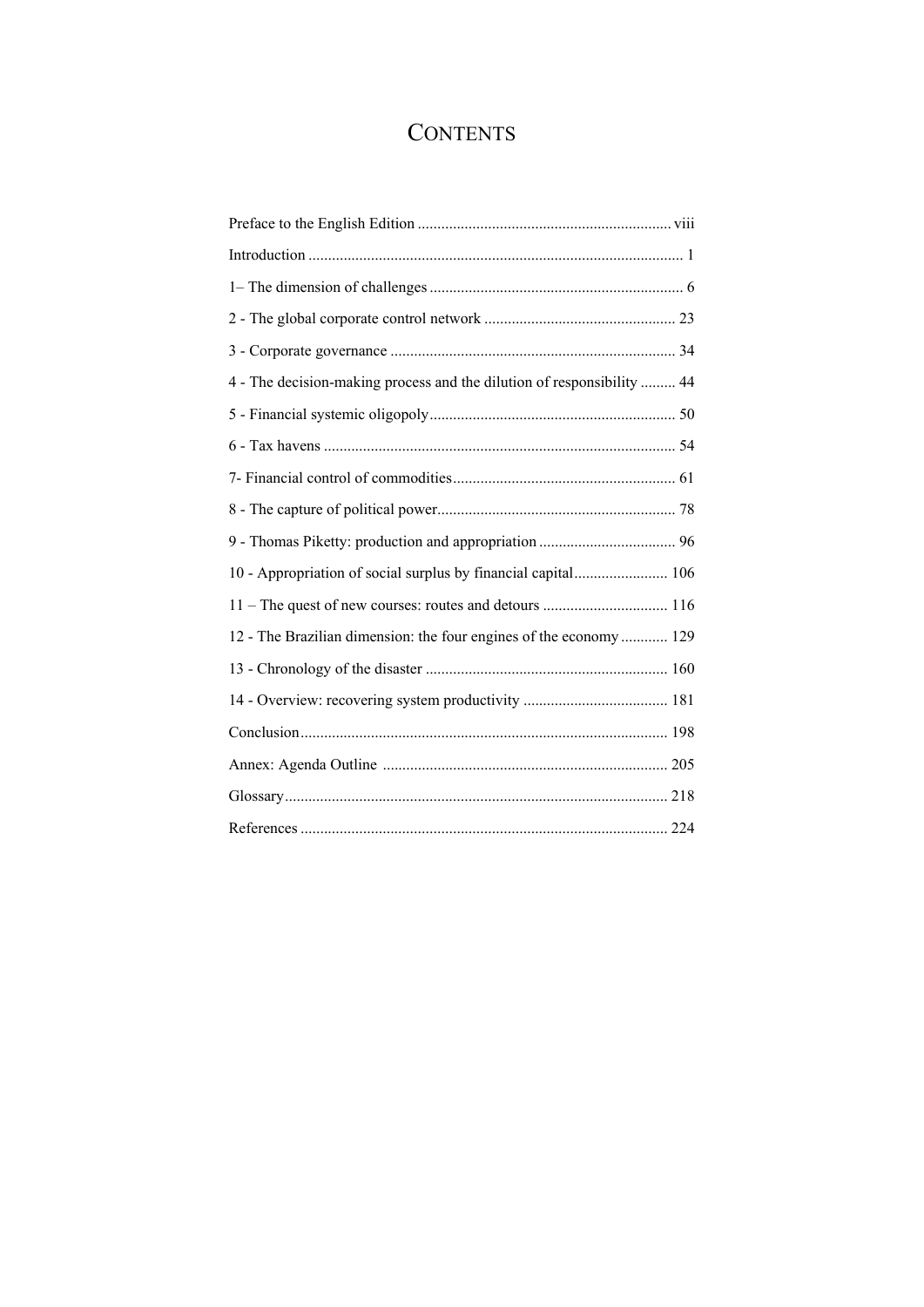## PREFACE TO THE ENGLISH EDITION

Whatever happened to Brazil? How could a hugely successful administration, with results widely publicized throughout the world that include 20 million new jobs, 50 million taken out of poverty, removal from the FAO world hunger map, and impressive growth in both economic and social terms, have so suddenly been thrown into political and economic turmoil? A thinly disguised parliamentary coup, deep recession, and the whole process's emblematic personality, ex-president Lula, sent to jail on the basis of accusations which, according to the *New York Times*, would not have been received by any civilized judiciary system. This is a complete reversal of the period of democratic government between 2003–2013, which was termed "The Golden Decade of Brazil" by the World Bank.

Brazil is not only important for Brazilians. It is the  $8<sup>th</sup>$  economic world power, it has 210 million inhabitants, and it has managed to raise hopes in so many other countries that share the common complaints of dramatic inequality, poverty, and subservient international relations. Infant mortality has been halved and life expectancy at birth has grown from 65 to 75 years, which has raised comments that Brazilians have 10 more years to complain about their government. A broad spectrum of international south-south relations has generated a new political climate of regained sovereignty and mutual respect, particularly within Latin America but also in Africa and other regions.

Yet the backlash was absolutely overwhelming, with the oligarchy and the upper middle-class denouncing that the pro-poor policy was unsustainable, that the government was financially broken, and that a gang of corrupt leftists had taken over politics and state enterprises. Banks, the huge Globo media group, the militant judiciary, Congress (elected by corporate money, legal at the time) and the upper middle class joined forces to bring down not only President Dilma, but also all the policies that had permitted the poor to have access to better living conditions. Their final victory was to jail Lula, in order to prevent him from participating in the national elections in October 2018. We no longer need generals to mess things up; judges are quite up to the job. As it turned out, an openly fascist ex-captain, Bolsonaro, in impressively skewed elections, with massive fake-news and financial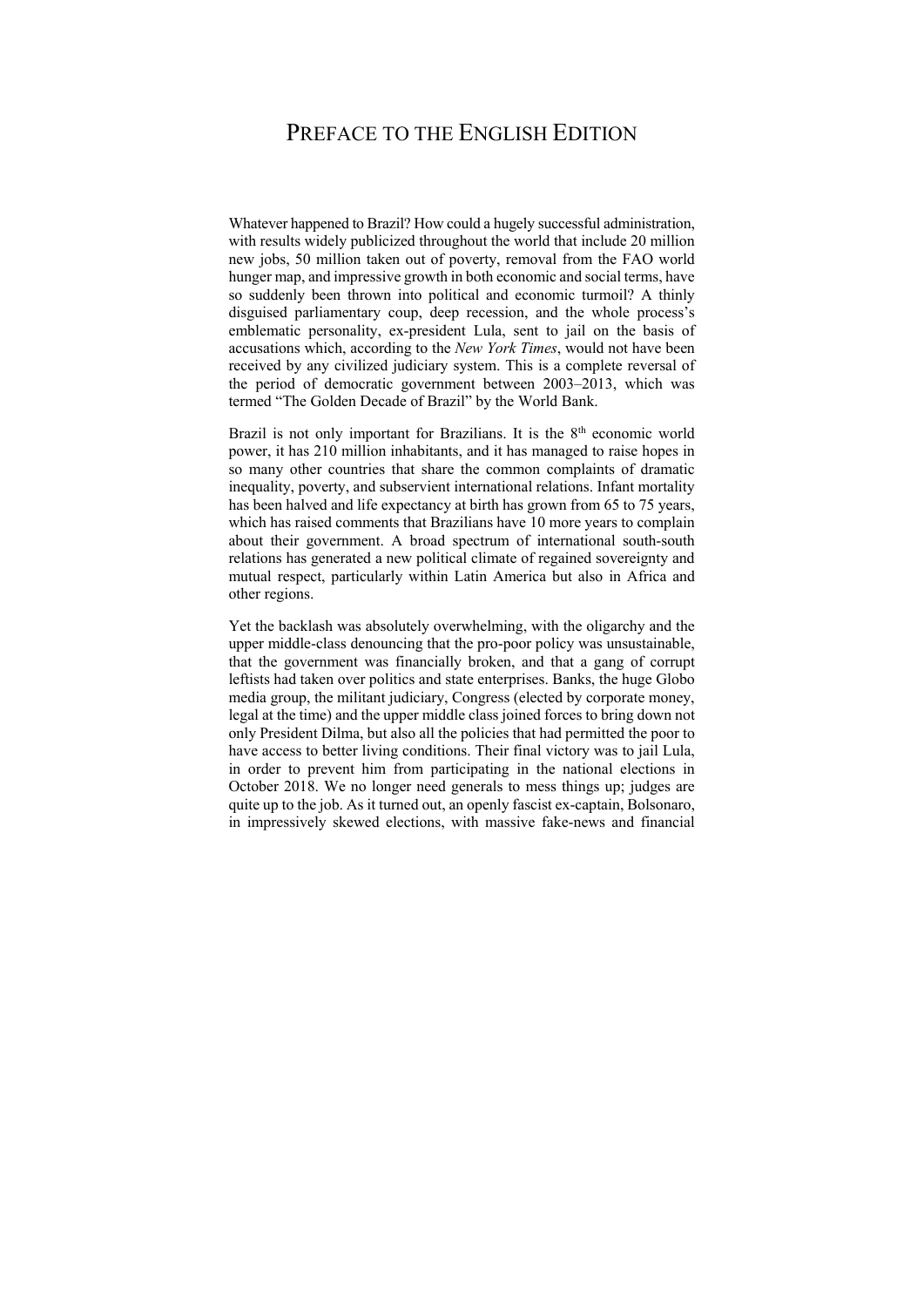support, was elected president for the next four years. Barbara Tuchman would call it The March of Folly.

Brazil is not an island. Similar crises are hitting a number of countries, it seems that democracy has no place in this new economic and financial setup. Therefore, unveiling the Brazilian drama has led us to understand the new power architecture of global finance. We have adopted a long-standing rule: follow the money. This includes the banking system, the new ways finance can control both business and governments, and the emergence of unproductive capital. All this political theatre is not about corruption, of course. It is about power. This is not a book full of economic theory, with equations and mysterious "laws" as, instead, it is a down-to-earth, plainlanguage analysis of how things work. While my analysis centers on Brazil, its application extends well beyond these parameters.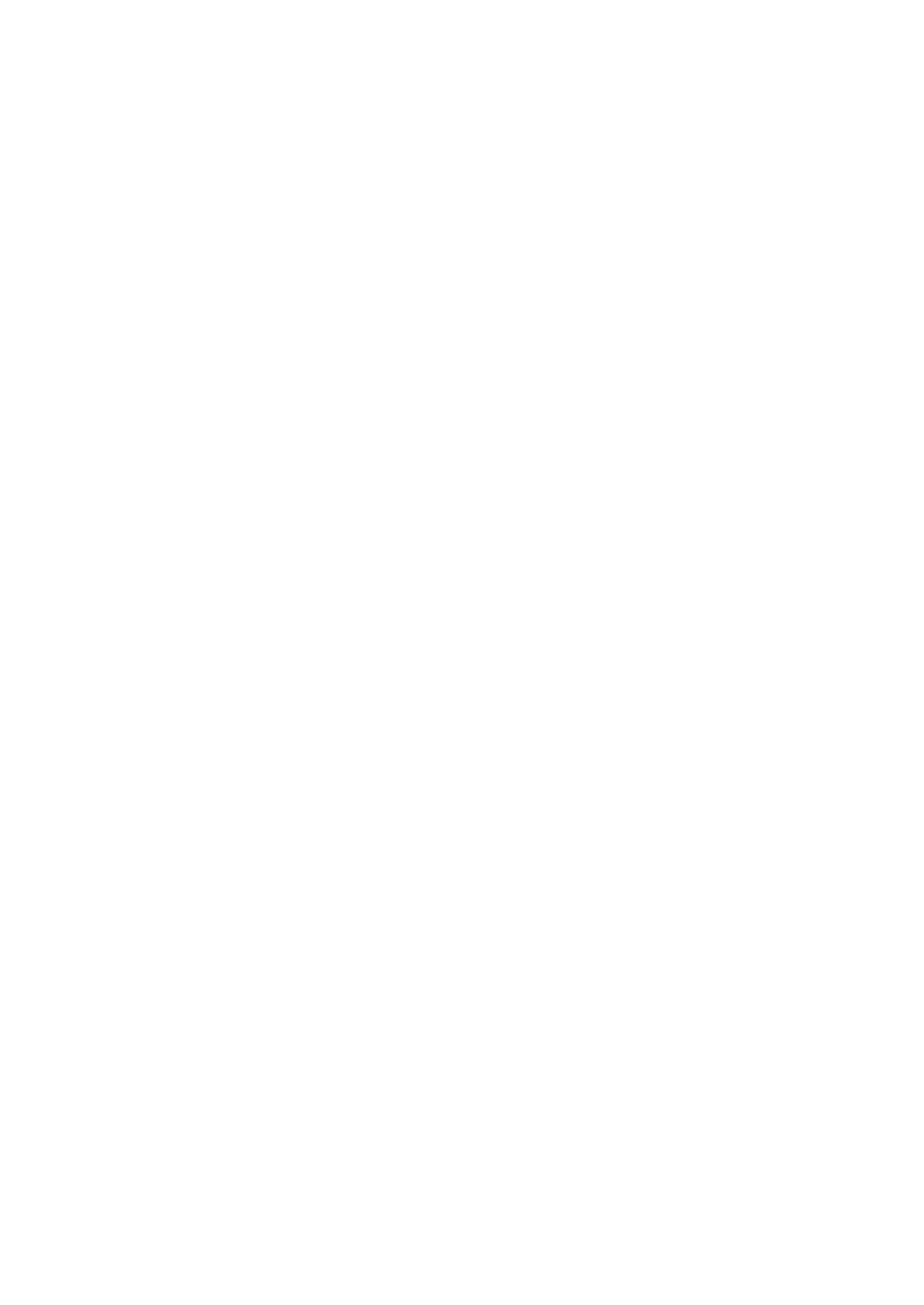## **INTRODUCTION**

We all have our favorite crises. These are crises of values, pandemics, demography, economics, energy, financial speculation, education, cultural pasteurization, identities, the banalization of life, the misery that explodes in the world, and the shortage of water that already affects over one billion people. The issue is no longer choosing the crisis that seems most threatening. The real threat comes from an impressive convergence of critical trends and from the synergy of a range of behaviors that, although understandable, are deeply irresponsible, often criminal, and plague our small spacecraft.

The overall purpose here is not to be a wailing wall or to create an array of our misfortunes. Nowadays, human beings are not significantly better or worse than previous generations. The central issue is that the institutions that govern us and the ground rules of society can lead us to extremely positive dynamics––such as the social democracy phase between 1945 and 1975 in so-called developed countries––and it can throw us into absurd and destructive conflicts, irrespective of how much technology, knowledge, or wealth we have.

The chaos that progressively spreads in the world is directly tied to a set of institutions that no longer meet our requirements for productive and civilized living. A wide gap has been created between our technological advances, which have been, and continue to be, spectacular and our civilized conviviality that has become stagnant and may even be regressing. It is a systemic dysrhythmia; a mismatch in times. This challenge has been correctly conceptualized as a civilizing crisis.

Part of this civilization crisis is also centered on a mismatch in spaces. The economy has become globalized, with transnational corporations and financial giants operating on a world scale, while governments continue to be largely national and powerless in the face of prevailing economic flows. The political regulatory instruments remain fragmented in the 200 countries that constitute our real political planet. With the resulting disorganization, insecure populations seek solutions by migrating or supporting reactionary movements.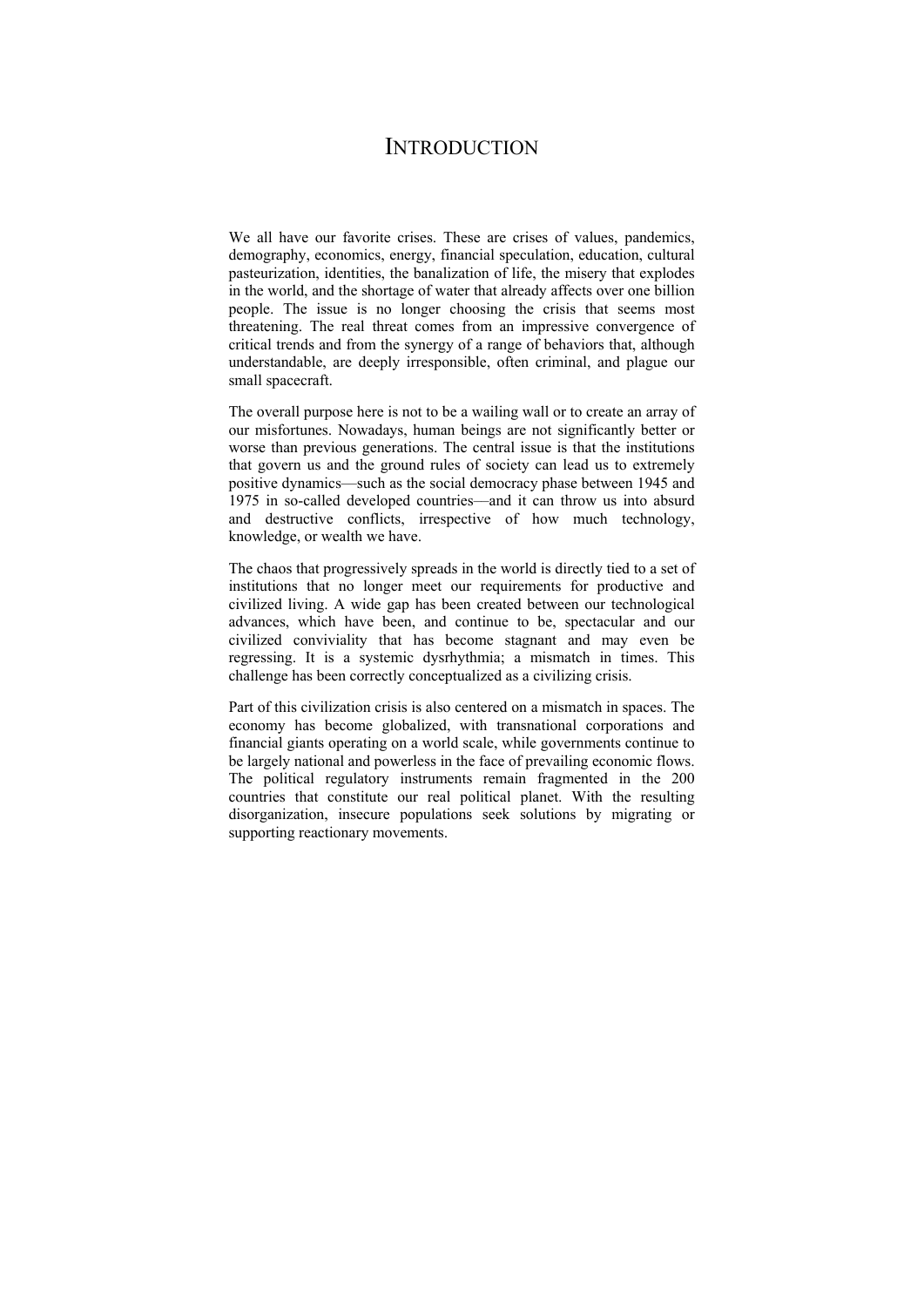#### 2 Introduction

The world is clearly ripe for a planetary governance, in order to achieve a minimum of coherence between the spaces of economics and those of politics. The fragments of global governance that have emerged with the UN, the World Bank, the IMF, the WTO and similar, or *ad hoc* meetings, such as G8, G20 or BRICS, clearly signal the need to rethink spaces and to create a different system of governance.

Since politics is what it is, the most general tendency is to seek the culprits, be they right or left. The media that today penetrate almost every home on the planet will know how to manipulate the hatred that has been generated. To support prejudices yields more audience points than to clarify matters. This leads us to take problems personally, instead of understanding dynamics. A little bit of common sense suggests that we need a better understanding of both what has gone wrong and the ground rules of the game, which will allow us to make the planet work.

First of all, we need to use common sense to pay closer attention to poor judgment within politics. In general, politics has more to do with emotions, hopes, and fears than with rationality. Was Hitler a psychopath? It is much more important to understand how large economic groups supported him, how more than half of German doctors joined the Nazi party, and how the population finally voted and elected him. The election of Donald Trump worries me just as it worries Democrats all over the planet. More troubling than the person, is the fact that the United States––a wealthy nation with so many universities and a booming culture––elected him. People have been sensitive towards his arguments that were not arguments at all, but emotional expressions, insecurities, and hatreds with which they could identify.

Functioning governance is not built on hatred, it requires a rational overview of what might work and it is important to even consider irrationalities. Are we going to solve the drama of inequality and migration by building a wall? A fenced-in condominium called the USA? The truth is that the inherited system, so-called neoliberalism, no longer fits the modern world. The modern world needs to reinvent its ways.

This book articulates several aspects of the research that I have developed in the last years, herein expanded and grouped under a systemic overview. The common denominator or guiding axis for these separate strands is the quest for governance and for a decision-making process that works. Data from previous studies has been updated. Current research, studies, and discussions have been added. We will characterize the systemic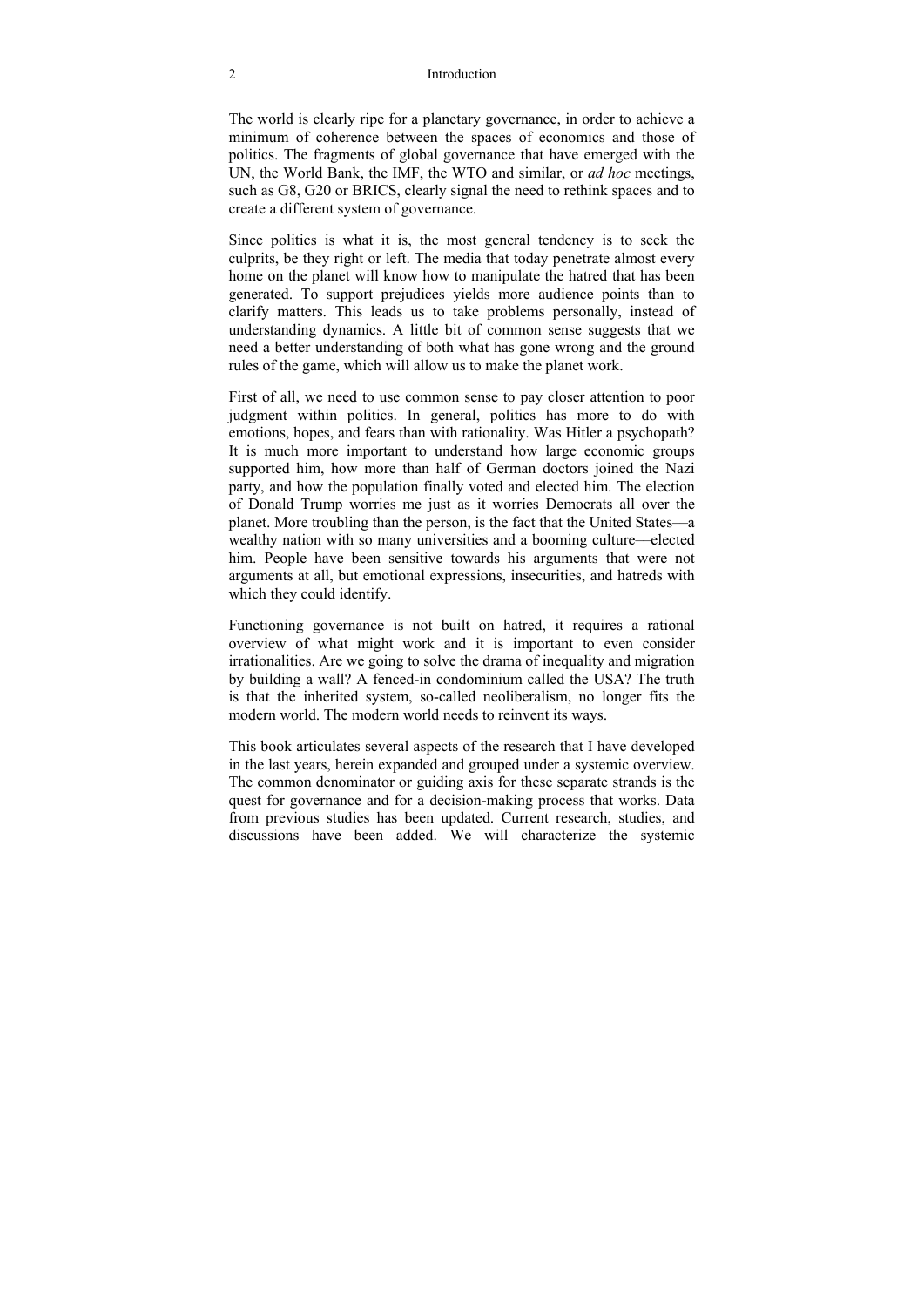challenges, delineate the new architecture of power on the stage of global capitalism, analyze the actions that brought about financialization, and finally present how this process has been manifested in the most recent Brazilian crisis.

First, a remark on the reliability of our analysis. Today in the economic field––which is so closely linked with politics and also deeply rooted in our emotions, family heritage, corporate hatred or whatever––scientific information is often rejected *en bloc* for the simple conviction that it is unfriendly information. This tribal treatment of scientific analysis allows that, for instance, in the United States, Democrats consider the climate issue as real while Republicans consider it an unsupported invention: why would Republicans be less scientific? How can science be filtered in such way by political emotions and by clan identifications? Indeed, it is so easy to consider something as rational and scientific when it endorses our prejudices. We are not naturally objective and I worry about this.

Two precautions: first, I have taken care in this work to point out, as strictly as possible, the primary sources of information. That is, I do not work with comments from a newspaper that favors my opinion, but with the primary source of the institution that has compiled the statistics and, therefore, has to answer to other research institutions. In addition, each piece of information is presented along with the link; this allows the reader to verify the accuracy of the mentioned data. Some time ago I organized a course entitled the *Primary Sources of Economic Information* at PUC-SP, in order to try to strengthen the ability of future economists to work with data rather than opinions. To think, as we all know, is laborious. Many would rather have an opinion.

Second, to the greatest extent possible, I seek objectivity. This is slippery because, like all of us, I tend to find something objective when it convinces me or reinforces my standpoint. Over the years, I have learned the importance of paying attention to data that is not in tune with my point of view and, clearly, this is something that needs to be checked. Perhaps the most brilliant reading in this area is Gunnar Myrdal's little book, *Objectivity in Social Research*. Old, but excellent. Basically, it shows that rather than wanting to present "just the facts", it is better to state right from the start the convictions and values, because this gives the reader a general view of the situation. This old book is easily available in our emergency library, *Estante Virtual*.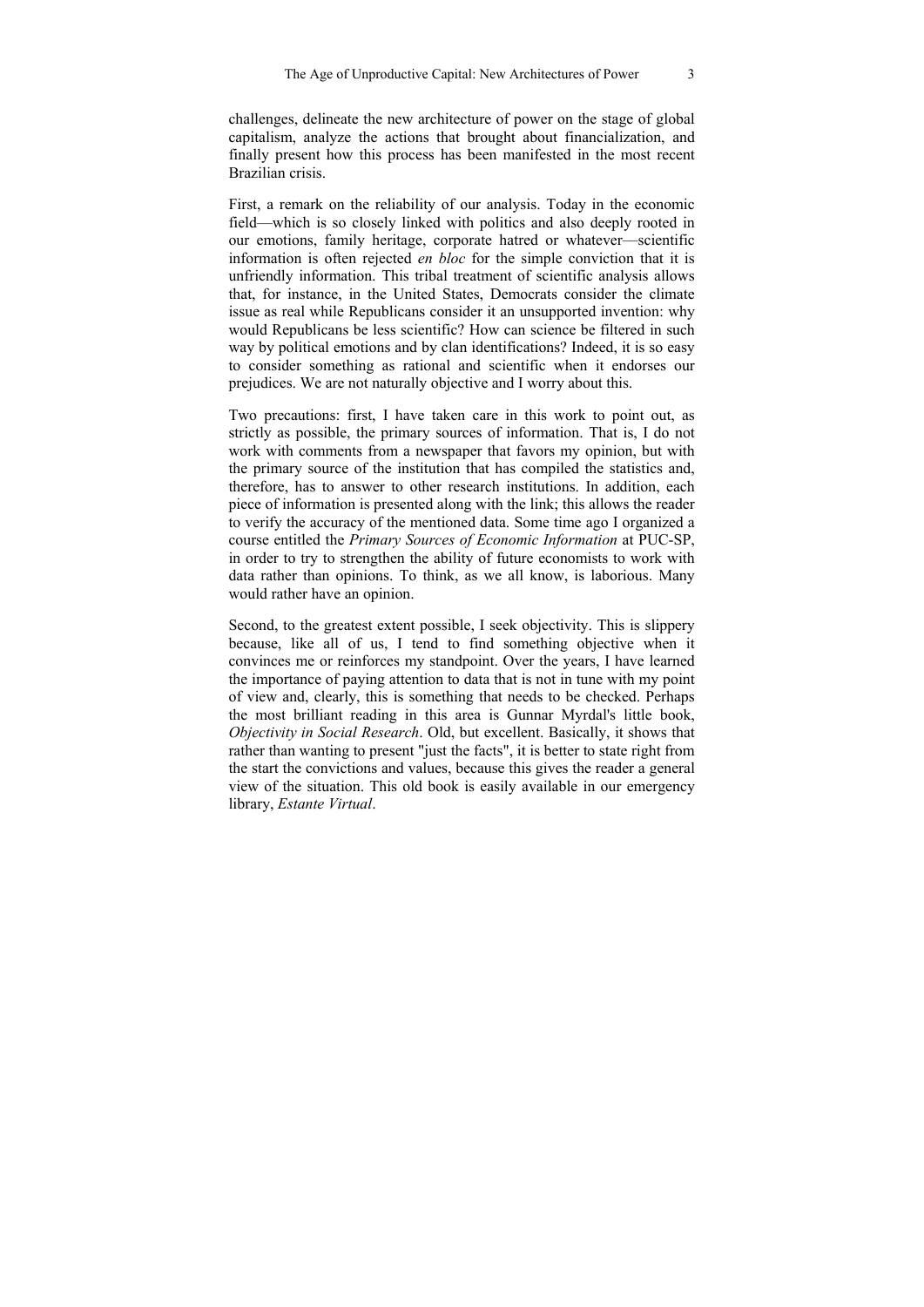#### 4 Introduction

What are my convictions? The force that moves me is a deep indignation. Today, 800 million people are starving, which is not due to their own fault but because of a system of resource allocation over which they have no influence. The impotence of not being able to provide food for your child is a terrible feeling. Millions of children die every year; this is about five times the number of New York's Twin Tower victims every day. Such an evident injustice as well as the conceit of the wealthy who show off their success without seeing the misfortunes they reproduce, frankly, pisses me off. Therefore, my most powerful motivation is to understand the "why": the mechanisms and the alternatives. This is because simply being pissed off will not solve much.

It is relatively easy to point out the culprits and expect them to disappear. However, they will not disappear because the problem is not restricted to people and their lies, instead, in the system: in the form of social organization, in the decision-making process prevalent in society, and in the so-called governance. It is my conviction that the way forward is to build a more enlightened society, with governments and companies legally obliged to operate in a more transparent manner and with more decentralized management systems and participatory communities. In short, more democratic societies. For those who have read the previous books that I have written, such as A *Reprodução Social* (Social Reproduction) *The Broken Mosaic, Economic Democracy* or *O Pão Nosso de Cada Dia* (Our Daily Bread), my propositive standpoint will be obvious. Shouting and hate speech will be of little use, we have to think in an organized way about how decisions are taken in the current system and what alternatives are opening in this age of so much technology and so much misused wealth.

The last item of this introduction is concerned with my career. Working in my early twenties during the 1960s at "Jornal do Comércio" in Recife, I was overwhelmed by the level of wealth and opulence on the one hand, and misery and truculence on the other. There is no science, no religion, and no ethics to justify that. I decided to study economics as an endeavor to understand how barbarism and primitivism could be sustained and, at the same time, be presented as if it were natural. From then on, my problems began. I fought against the 1964–1985 military dictatorship because I believed––and I still believe––that fighting a dictatorship is not only legitimate, it is a duty. Exiled, I got my master's degree and my doctorate in socialist Poland, the land of my parents. There I realized the nonsense that was written about socialism. In a way, I stopped believing in the "isms" of any genre and started to look for what works.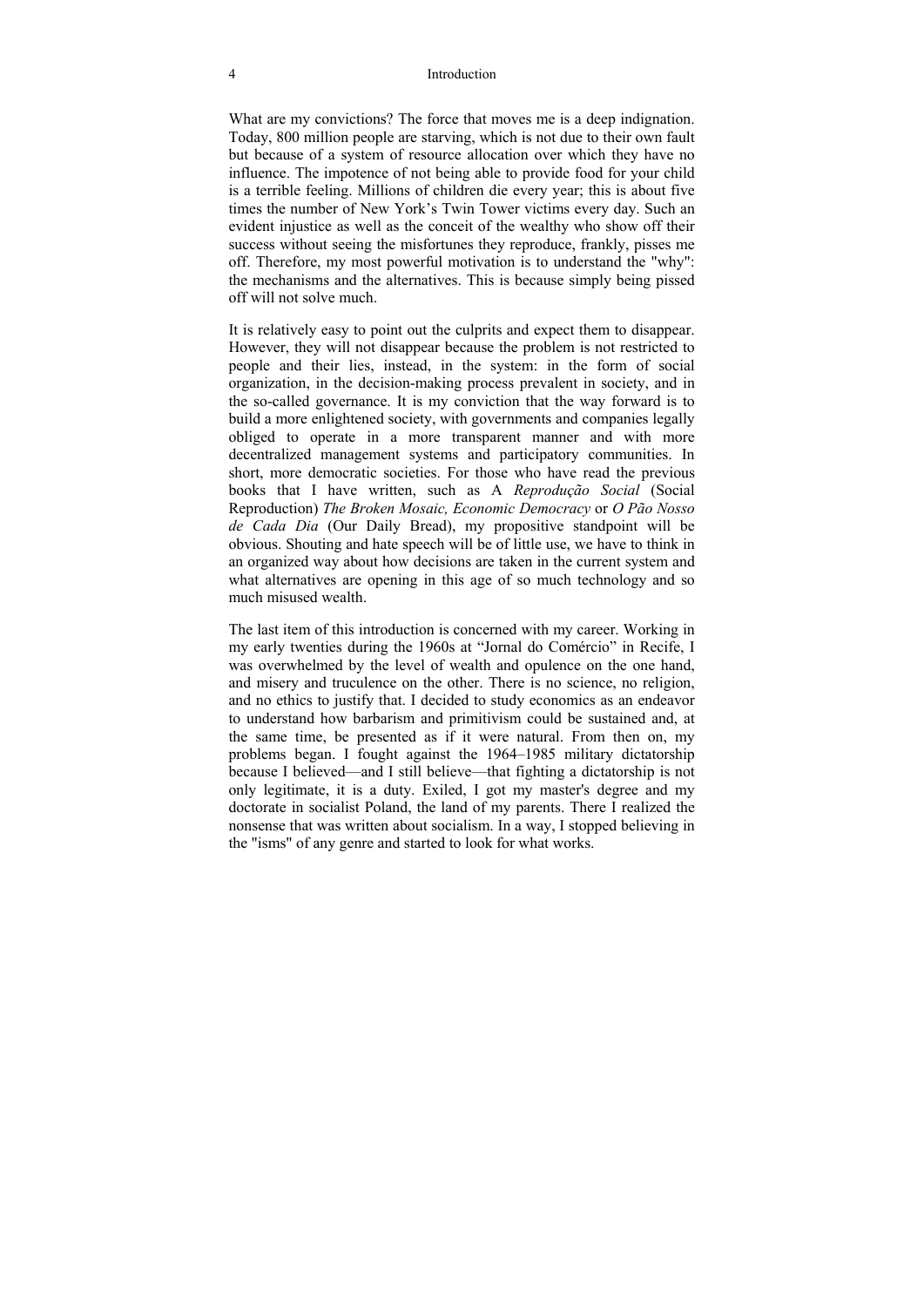I taught development economics and public finance at the University of Coimbra, then worked for seven years in various African countries within the United Nations: a professional link that also allowed me to understand economic and social situations in Asia and in several countries in Latin America. I now believe in "isms" even less and seek, more and more, to find what actually works: a sort of civilized pragmatism, with the conviction that if it only works for the elites it is not sufficient because certain things must be available for everyone.

Economic analysis is strongly tainted by ideologies, and whenever people are in trouble and need to refute arguments, the tendency is to refute the person instead. It is easier. Frankly, I could say that this is not my problem, but since I know that there will be no solution until the number of people who understand what is happening increases significantly, I stubbornly continue to organize and disseminate information as clearly as possible and as honestly as I can. Back in the 1990s, when the then-First Lady and anthropologist Ruth Cardoso asked me to help with the Solidarity Community, I helped for four years, for free. People of the left criticized me, saying that I was "sleeping with the enemy". Today, it is evident that the redistributive and inclusion policies of the Lula governments, which I strongly supported, make up an important pathway, albeit with structural limitations, which I present in the text below. People of the right criticized me, calling me "Petista" (a follower of Lula's Partido dos Trabalhadores), which is apparently easier than to face the arguments and reason over our real challenges.

I beg you to spare me, as I am only a Corinthian, which is not always easy. I am three-quarters of a century old, I have managed ministries of economics in several countries, I have been a consultant to the UN Secretary General, and I have written more than forty books. My problem is not to wave an ideological banner or to beat pans that only echo misinformation. I just do my homework: I read, study, teach, and write. Enjoy it.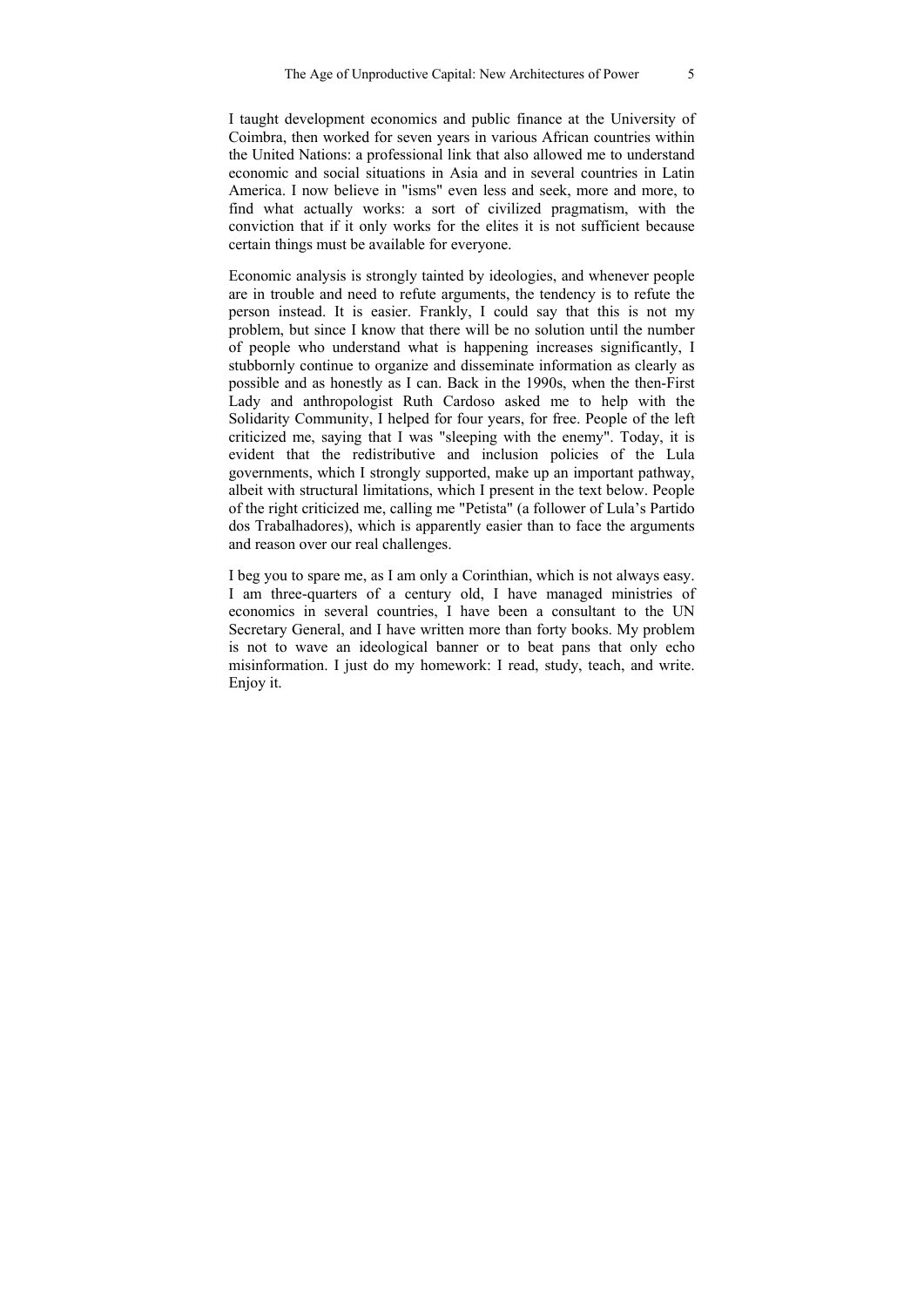## 1– THE DIMENSION OF CHALLENGES

In this first subject, I want to outline the articulation of the three dynamics that structurally unbalance the development and quality of life in the world. Simply stated, we are destroying the planet for the benefit of a minority while the resources necessary for sustainable and balanced development are sterilized by the global financial system.

## **The environmental dynamics**

Our small planet is clearly suffering from a viral attack called *homo sapiens*. Sometimes from the window of the plane, looking down from the top at the urban clusters that multiply on the surface of the earth, gray over green, I have the impression of a disease spreading like spots that may appear on our skin. The vast deforested areas and the numerous columns of smoke that rise in the distance as a result of forest fires only heighten this impression. In fact, the least we can say is that we are not taking good care of our home.

The chart below presents a summary of megatrends, in the historical period from 1750 to date. The scales have been made compatible and some of the lines represent processes for which we have only more recent figures; however, overall the chart allows us to join areas traditionally studied separately: such as demography, climate, car production, paper consumption, water contamination, extinction of sea life, and others. The synergy of the process is obvious, as well as the dimension of the environmental challenges.<sup>1</sup>

<sup>1</sup> *New Scientist*, October 18, 2008, p. 40: to access the chart online see

http://dowbor.org/ar/ns.doc; the whole file may be consulted in

www.newscientist.com/opinion; the support graphs and primary sources can be seen in http://dowbor.org/ar/08\_ns\_overconsumption.pdf; Tim Jackson, David Suzuki, Jo Marchant, Herman Daly, Gus Speth, Liz Else, Andrew Simms, Suzan George, and Kate Soper contributed to the graph.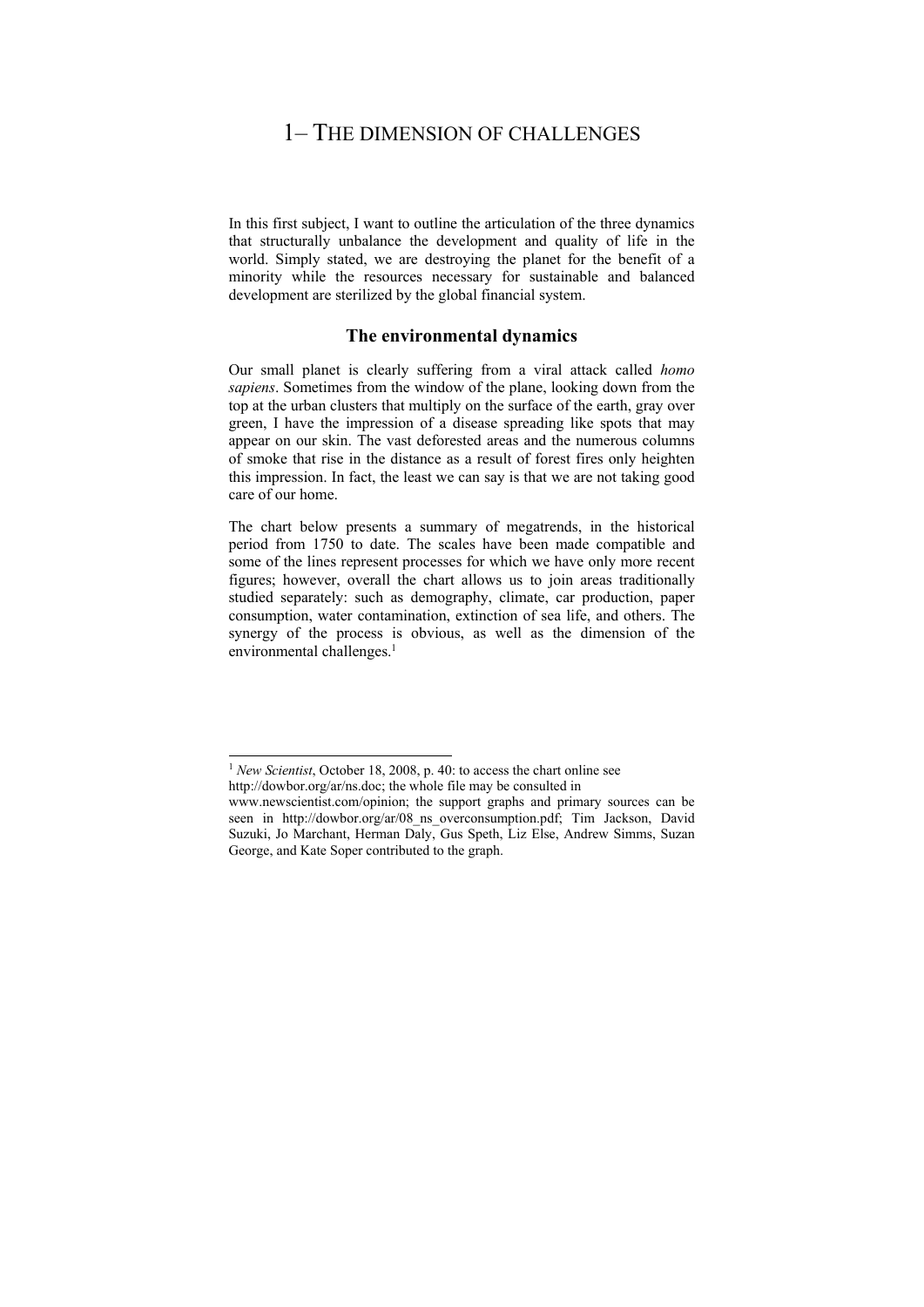

The Age of Unproductive Capital: New Architectures of Power 7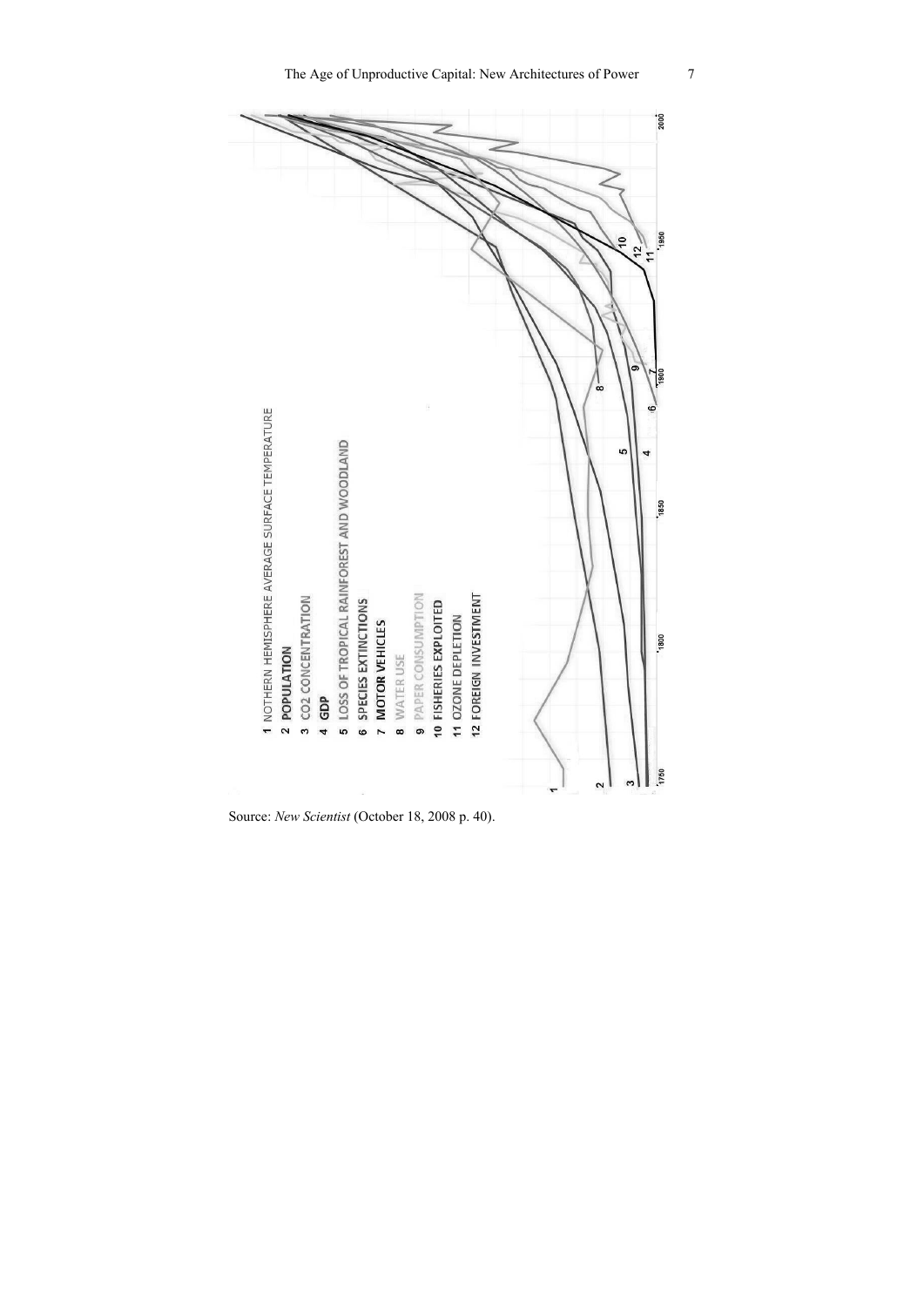It does not matter that the graph is from 2008, since these are megatrends that cover the period from  $1750$  to the present, which equals two and a half centuries in the broad overview of the Anthropocene. It is important to note the dramatically rising curve after 1850, which worsens in the most recent period. The population curve (2) in the above graph is sufficiently explicit. I understand it by thinking of my father. When he was born in 1900, there were 1.5 billion people on the planet and today, in 2018, there are 7.5 billion. I am talking about my father, not prehistory. The population grows at a lower rate, but on a much larger basis: we increase by 80 million each year. Everyone wants to consume more, all corporations want to extract and sell more, and increasingly powerful technologies allow this process to expand. Or course, from a systemic and long-term outlook this does not make sense.

The *New Scientist*'s comment on these megatrends focuses directly on our own concept of economic growth and it is ironic that the chart was presented in the midst of the financial crisis of 2008:

The science tells us that if we are serious about saving Earth, we must reshape our economy. This, of course, is economic heresy. Growth to most economists is as essential as the air we breathe: it is, they claim, the only force capable of lifting the poor out of poverty, feeding the world's growing population, meeting the costs of rising public spending and stimulating technological development––not to mention funding increasingly expensive lifestyles. They see no limits to that growth, ever. In recent weeks it has become clear just how terrified governments are of anything that threatens growth, as they pour billions worth of public money into a failing financial system. Amid the confusion, any challenge to the growth dogma needs to be looked at very carefully. This one is built on a long-standing question: how do we square Earth's finite resources with the fact that as the economy grows, the amount of natural resources needed to sustain that activity must grow too? It has taken all of human history for the economy to reach its current size. On current form it will take just two decades to double.<sup>2</sup>

The convergence of tensions generated over the planet became evident. We can no longer rejoice over the increase in fishing when we are extinguishing sea life, or the increase in agricultural production when we are extinguishing the aquifers and contaminating the planetary freshwater reserves. This is not to mention the increase in car production and the expansion of other productive chains that also cause climate warming. It is

 <sup>2</sup> *New Scientist*, October 18, 2008, p. 40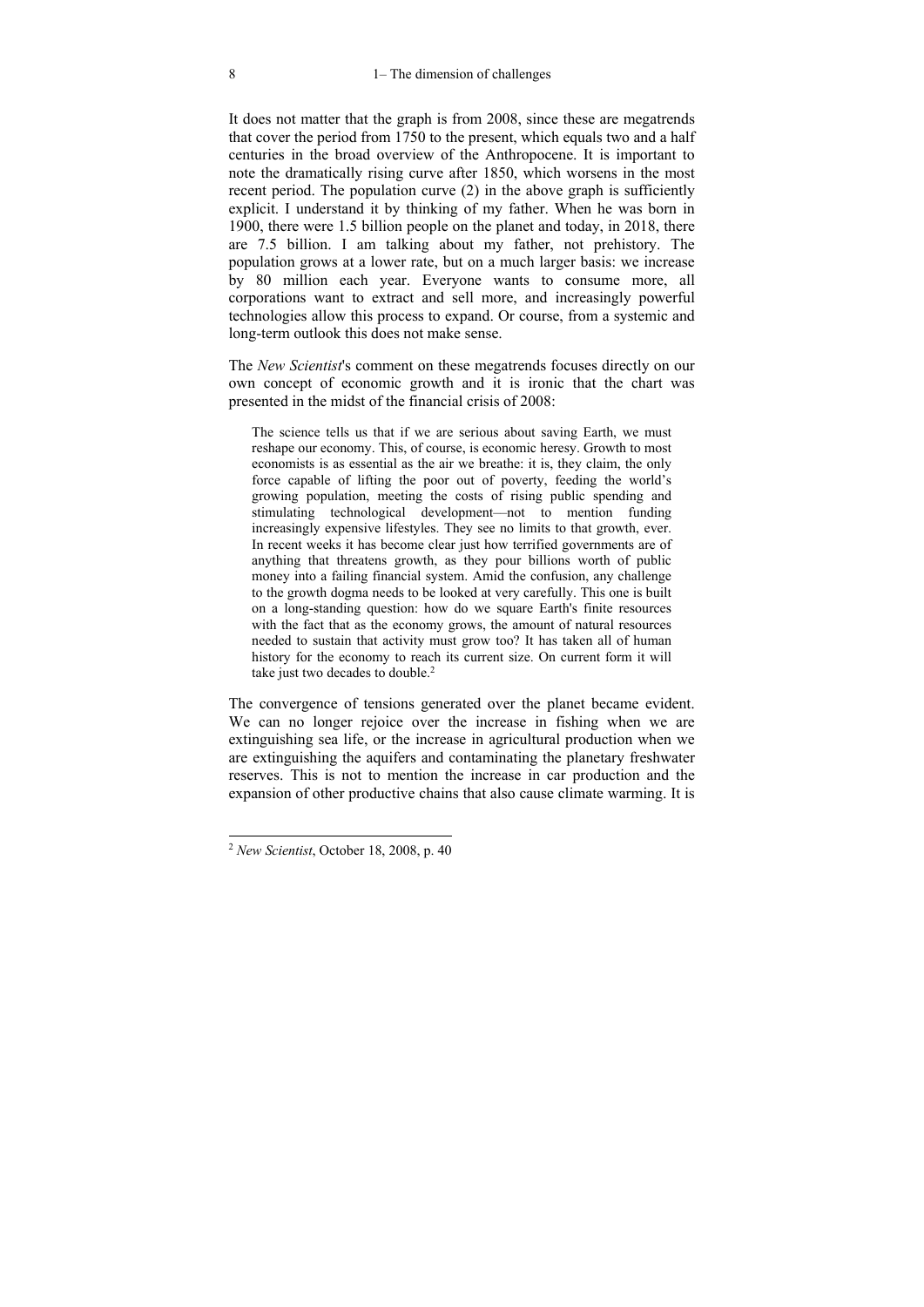quite impressive that in 2016 WWF noted that between 1970 and 2010, in just forty years, we have destroyed 52% of the planet's fauna.

Even more striking is the climatic effect of greenhouse gases, which was proven in 1859, while the first broad discussion of this threat occurred in Stockholm in 1972. It took us 20 more years to present a first climate convention in 1992 in Rio de Janeiro. Finally, the Paris Conference in 2015 decided that now we are really going to act. Well, we would have to to convince the new president of the USA. Interestingly, recent research shows that Americans' convictions about climate change do not depend on their level of scientific knowledge, but rather on the party to which they belong. Apparently, the feeling of belonging to "our club" or "our tribe" is more important than research and scientific evidence. The truth is that systemic and long-term threats, even if scientifically proven, have little room in our awareness or daily struggles. Even though they are clearly critical threats.

Today we have strikingly accurate statistics involving ocean overfishing, the destruction of forests, the contamination and overexploitation of water resources, and similar aspects in the most diverse sectors of activity. Solutions must be systemic. A broader awareness might---------------------------enable deeper changes by disseminating an understanding of the challenges. Considering the existing awareness and the perplexity brought about by abounding irrationalities, the obvious question arises: What development do we want? And in order to ensure this development, what State and regulatory mechanisms are needed? There is no way to minimize the scale of the challenges. Our planet shows all of its fragility and our irresponsibility, or helplessness. We are all looking for political bases to support governance on the planet, in nations, and even in cities where the majority of the world's population lives today. The decision-making process has to change, and governance needs to become much more competent and drastically reoriented towards sustainability.

### **The growing inequality**

We are not only violating the planet at an environmental level. On the social front, according to the World Bank, poverty has declined by about 1 billion people in recent decades, which is a breakthrough, even though the \$1.90 per day criterion is absurdly low. Of this 1 billion, 700 million are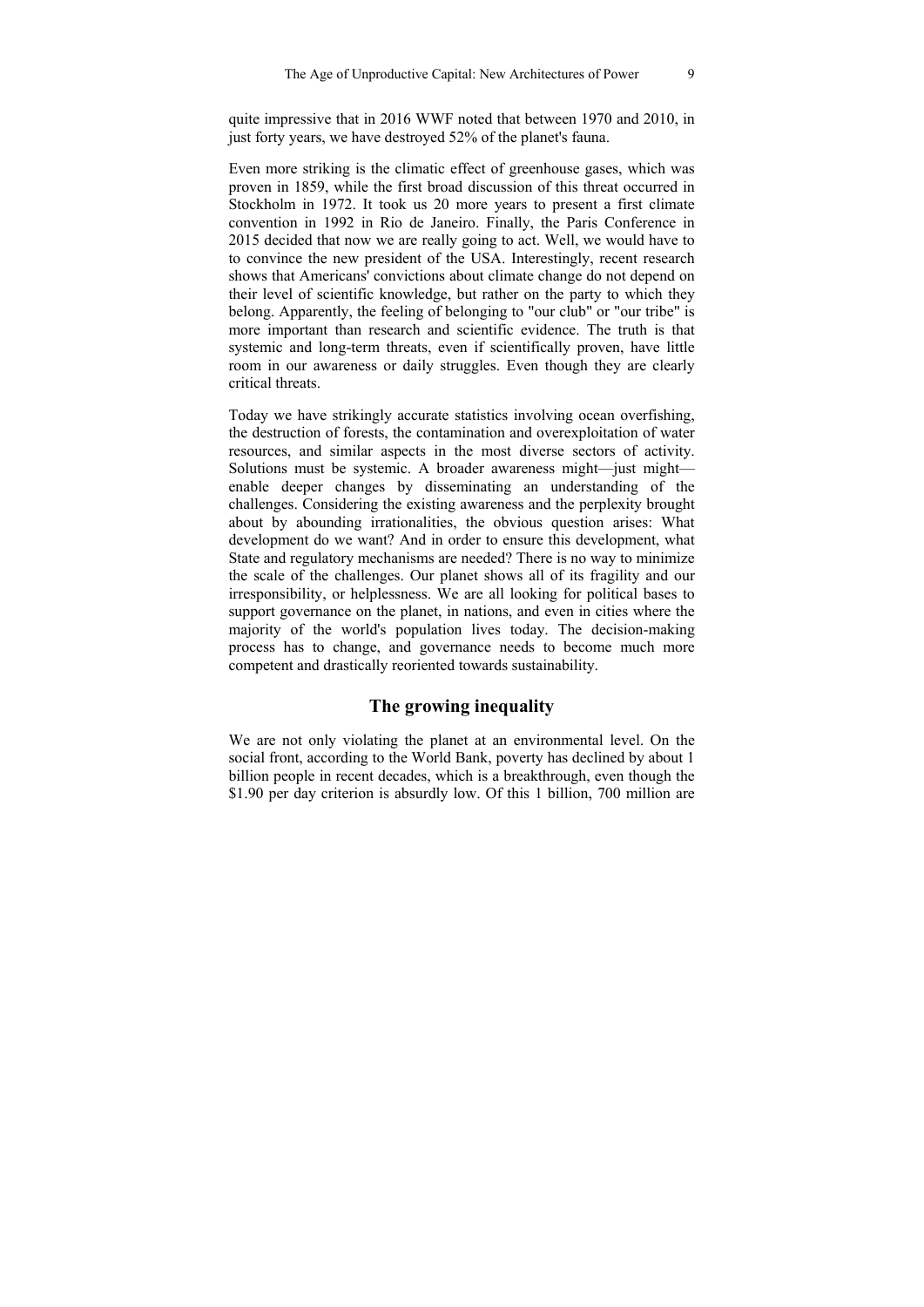Chinese.3 It is an improvement, indeed. In general, however, the truth is that we are failing to meet the challenge of balanced and inclusive development and much less the challenge of inequality. The World Economic Forum itself points out in 2017 that "Over the past several years, a worldwide consensus has emerged on the need for a more socially-inclusive approach to generating economic growth. However, inclusive growth and development remain primarily an aspiration. No systemic framework has emerged to guide policy and practice." (WEF, 2017, p. v) Here, in addition to the obvious realization that we are experiencing growth that propagates exclusion, is the acknowledgement that we lack governance for inclusive growth.

There is no objective reason for the social dramas borne by the world. If we round the world GDP to 80 trillion dollars, we reach an average per capita product of 11 thousand dollars. This represents \$3,600 per month per family of four: about R\$ 11,000 per month. This is also the case in Brazil, which is exactly on the world average in terms of income. There is no objective reason for the gigantic misery in which billions of people live, other than the fact that "No systemic framework has emerged to guide policy and practice"; the system is mismanaged, or rather poorly governed, and there are no prospects on the horizon.

As a matter of fact, inequality has reached obscene levels. When 8 people own more wealth than half of the world's population, while 850 million people go hungry (a figure that is rising again), to believe that the system works signals, frankly, advanced mental blindness. Did those eight fortune-owners produce all that? Or have they simply set up a system of wealth appropriation through papers? And how is that possible? They own financial papers which produce little product, but much rent.

The fog surrounding the most recent financial mechanisms of growing inequality has been dissipating in recent decades. From the 1980s on, capitalism enters the stage of domination by the financial intermediaries over the productive processes––"the tail is wagging the dog" as the American saying goes––and this deepens inequality. However, it was only after the crisis of 2008, with the impact of panic, that research on both the new mechanisms of speculative gains and the creation of inequality was undertaken on a new and global scale.

<sup>&</sup>lt;sup>3</sup> "For four decades, China, while increasingly integrating its economy with the global economy, grew at double-digit rates and lifted more than 700 million people out of poverty. This successful track record of economic growth is well known." The World Bank, *World Development Report 2017*, p. 2 e 3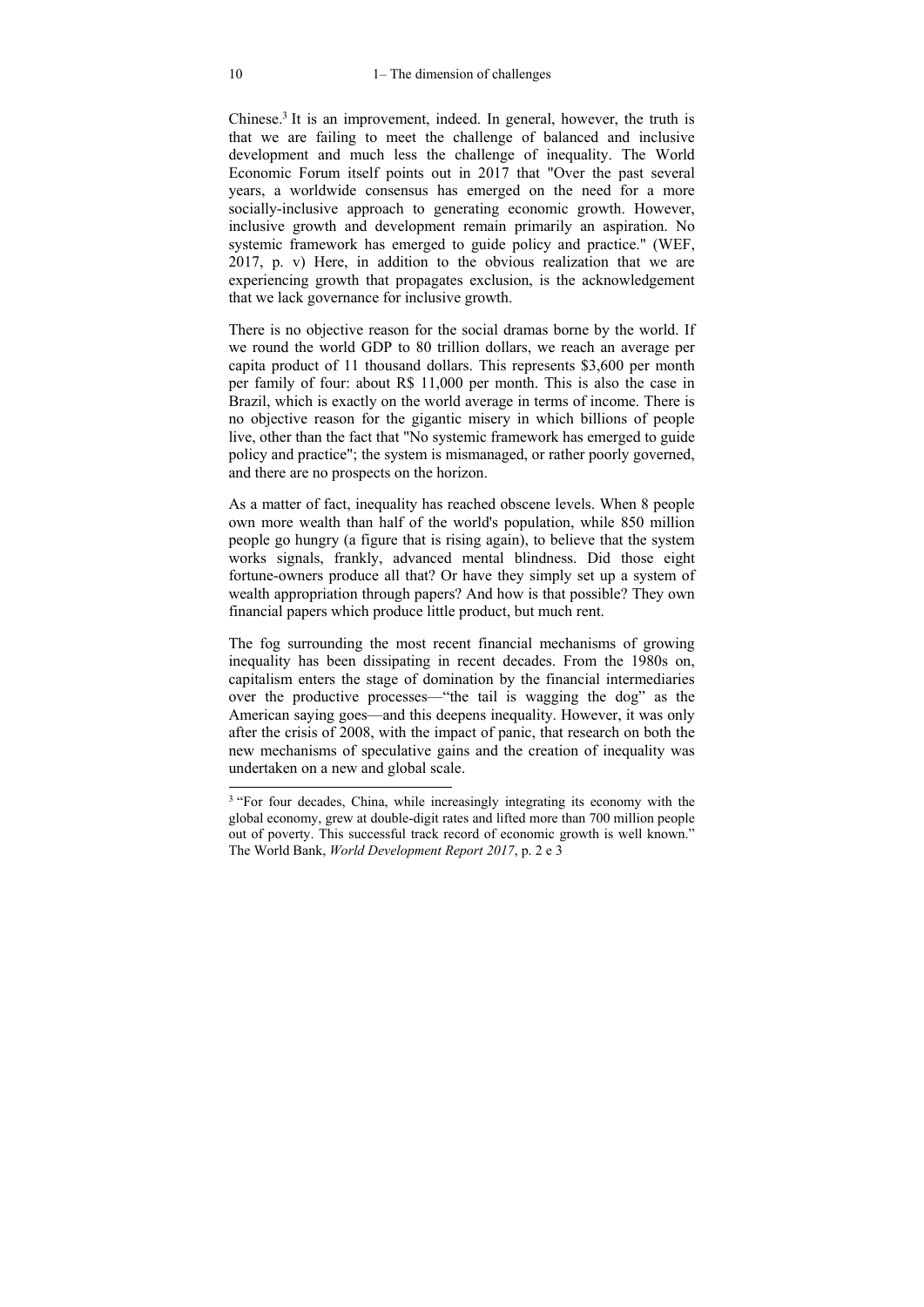An extensive World Bank study, *Voices of the Poor*, was a major contribution that basically showed that poor people remain poor and only those who have been wellborn become wealthy. It is the so-called poverty trap, which has also been called structural poverty: put simply, real poverty blocks opportunities to break free from it. How does a child study in a house where there is no electricity? How do you store medicines or food? With Amartya Sen we came to understand poverty as the lack of freedom to choose the life that one wants to live; it is, essentially, a lack of options. ECLAC's excellent, *La Hora de la Igualdad*, has shown that Latin America and the Caribbean have reached a degree of inequality that demands a focus on development strategies to resolve this issue.

The setback in the United States is particularly worrying and unquestionably explains recent political transformations. A short and exceptionally good text provides some shocking statistics:

Our data shows that the bottom half of the income distribution in the United States has been completely shut off from economic growth since the 1970s. From 1980 to 2014, the average national income per adult grew by 61 percent in the United States, yet the average pre-tax income of the bottom 50 percent of individual income earners stagnated at about \$16,000 per adult after adjusting for inflation. In contrast, income skyrocketed at the top of the income distribution, rising 121 percent for the top 10 percent, 205 percent for the top 1 percent, and 636 percent for the top 0.001 percent.

Particularly important, research shows that the increase in wealth at the top is primarily due to income from financial allocation and unproductive capital. The political implications do not escape the authors: "An economy that fails to deliver growth for half of its people for an entire generation is bound to generate discontent with the *status quo* and a rejection of establishment politics."<sup>4</sup>

 <sup>4</sup> Thomas Piketty, Emmanuel Saez and Gabriel Zucman – *Economic Growth in the United States: a Tale of two Countries -* December 6, 2016 – Washington Center for Economic Growth (3p)

http://equitablegrowth.org/research-analysis/economic-growth-in-the-united-statesa-tale-of-two-countries/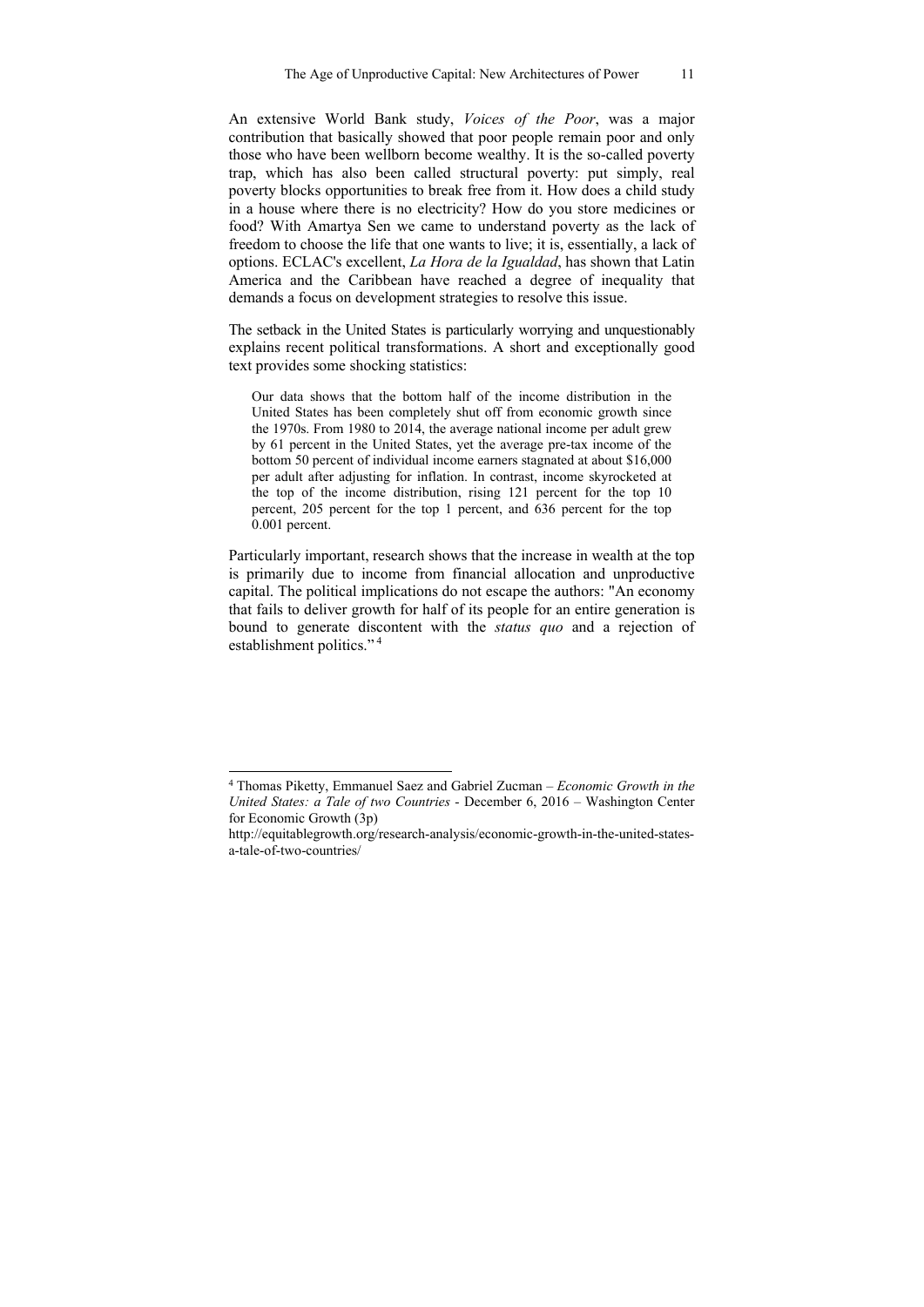#### A tale of two countries

The share of U.S. pre-tax income accruing to the bottom 50 percent and top one percent of income earners, 1962-2014



Source: http://equitablegrowth.org/research-analysis/economic-growth-in-theunited-states-a-tale-of-two-countries/. After the 1980s, there was a radical inversion of the appropriation of the 50% who earn less and the 1% who earn more.

The concentration of income is absolutely scandalous and compels us to see not only the ethical problem, the injustice, and the dramas of billions of people, but also the economic problem. Indeed, we are excluding people who could not only be living better, but also contributing more substantially to the productive capacity, thereby boosting economic demand and production. There will be no tranquility on the planet while the economy is only organized for 1/3 of the world's population. How much longer will we blame the poor themselves for their poverty and alleged lack of effort or initiative, which indirectly suggests that the wealth of the rich results from their dedication and merit? Inequality is the result of an institutionalized system whose structural dynamics must be reversed. The rich, on the other hand, have an impressive propensity to think that they are rich because of their own exceptional qualities. There is no shortage of economic discourse to reinforce this thinking.

Today, studies allow us to understand inequality in a much more systemic way. On income inequality––the money that goes into our pocket for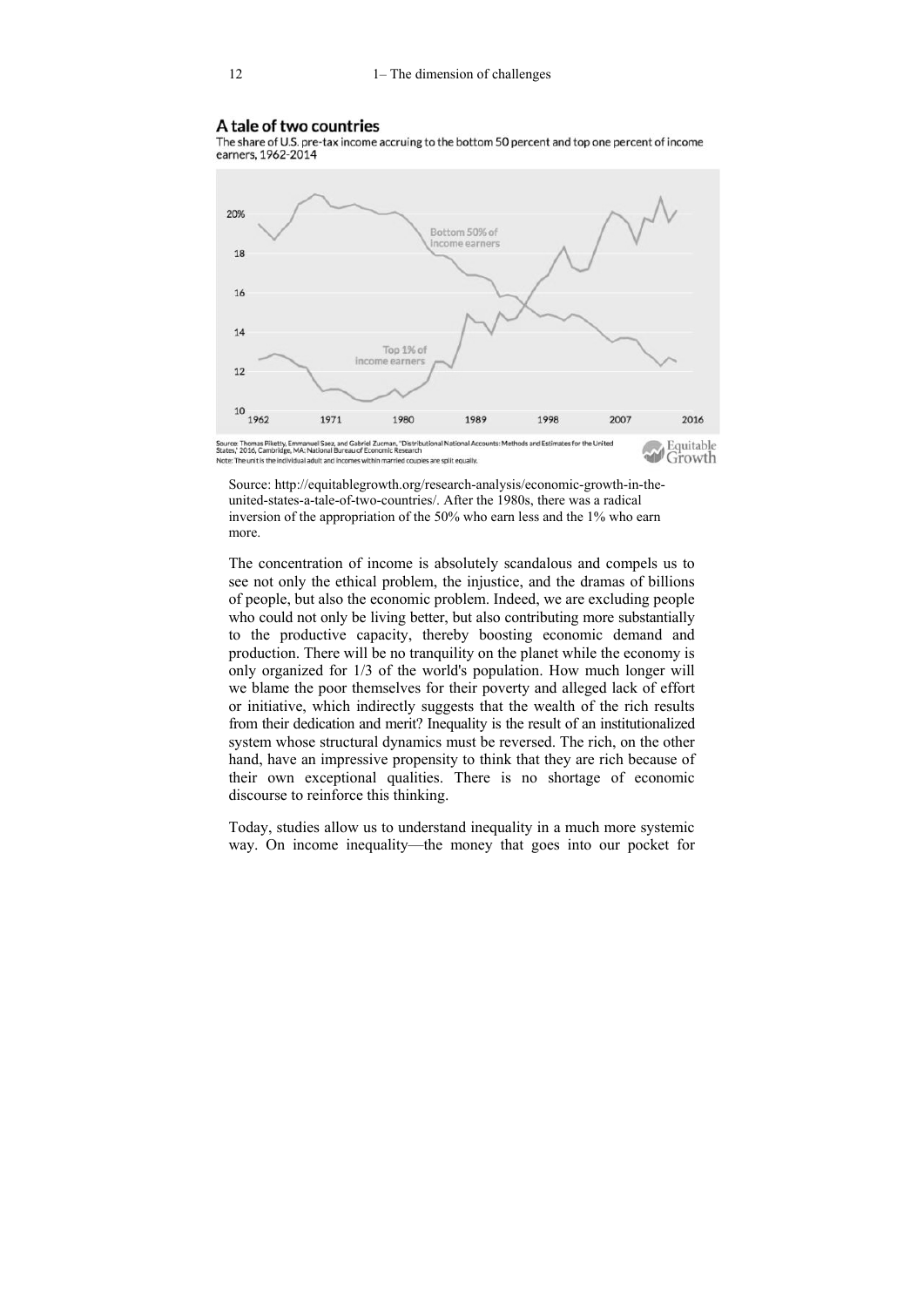private expenses––we have all the information we want; we even know that Brazil is among the 10 most unequal countries on the planet. However, families also depend on accumulated assets, such as home and household goods, which we qualify as wealth or assets. Equally important are the indirect wages constituted by access to public policies such as health, education, security, as well as infrastructure, such as paved streets and street lighting. A Canadian may have a lower salary than an American, but he has universal free access to public goods and services that more than make up for the difference. Finally, families depend on access to common goods such as open beaches, clean air, uncontaminated rivers, and so on. The balance of these various welfare factors is essential to engender governance that makes sense and ensures a decent life.<sup>5</sup>

Inequality in terms of wealth or assets has been widely publicized, especially after the 2008 crisis. It is the net household wealth that shows a radically greater inequality than access to income. The logic is simple: those who receive medium or low salaries pay for food and transportation and those who have high incomes buy houses for rent, stocks, and other financial papers that yield rent, which all leads to a process of wealth accumulation. This is further enhanced when wealth is passed from father to son creating castes of the wealthy. A simple example helps us to understand the cumulative enrichment process: a billionaire who invests 1 billion dollars to make a modest 5% a year is increasing his wealth by \$137,000 a day. One cannot spend this amount of earnings in consumption. Re-invested, the 137,000 will further enhance the wealth, generating the so-called *snowball effect* of riches to the rich. The permanent flow of rights over the production of third parties is received without even taking your hands out of your pockets.<sup>6</sup>

<sup>&</sup>lt;sup>5</sup> A clear example is the case of vital access to electric power. The International Energy Agency informs us that in 2016 1.2 billion people had no access to electricity, while 2.7 billion still cooked with biomass and suffer "continued exposure to the smoky indoor environments that are currently linked to 3.5 million premature deaths each year". World Energy Report 2016, IEA 2016 (summary), p.2

http://www.iea.org/publications/freepublications/publication/WorldEnergyOutlook 2016ExecutiveSummaryEnglish.pdf

<sup>&</sup>lt;sup>6</sup> The lack of correspondence between the productive effort and remuneration is at the center of concern in the *UN Report on Human Development 2015*, which states that "without proper policies, work's unequal opportunities and rewards can be divisive, perpetuating inequities in society." The expression "can be divisive" is part of the moderate way the UN presents critical issues.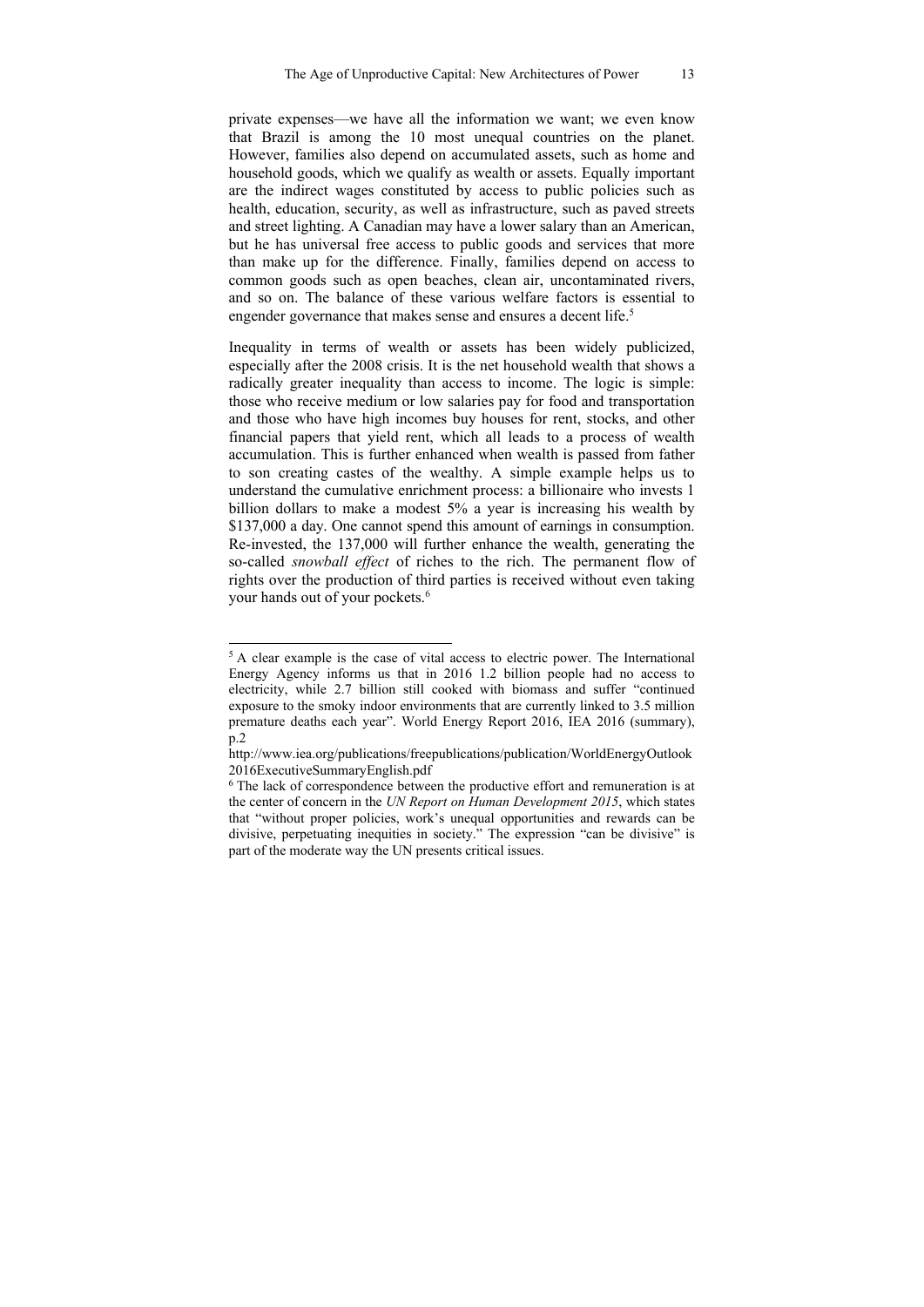

 Income inequality has traditionally been measured by means of the Gini coefficient. The higher it is, the greater the inequality. In order of magnitude, the coefficient of income inequality is in the range of 0.25 in Sweden, 0.45 in the USA, 0.50 in Brazil, and is close to 0.60 in South Africa, which was, until recently, subject to apartheid. However, the inequality of wealth is becoming incomparably greater and has reached the absurd level of 0.80: a frightening inequality. The data below is part of a

### 14 1– The dimension of challenges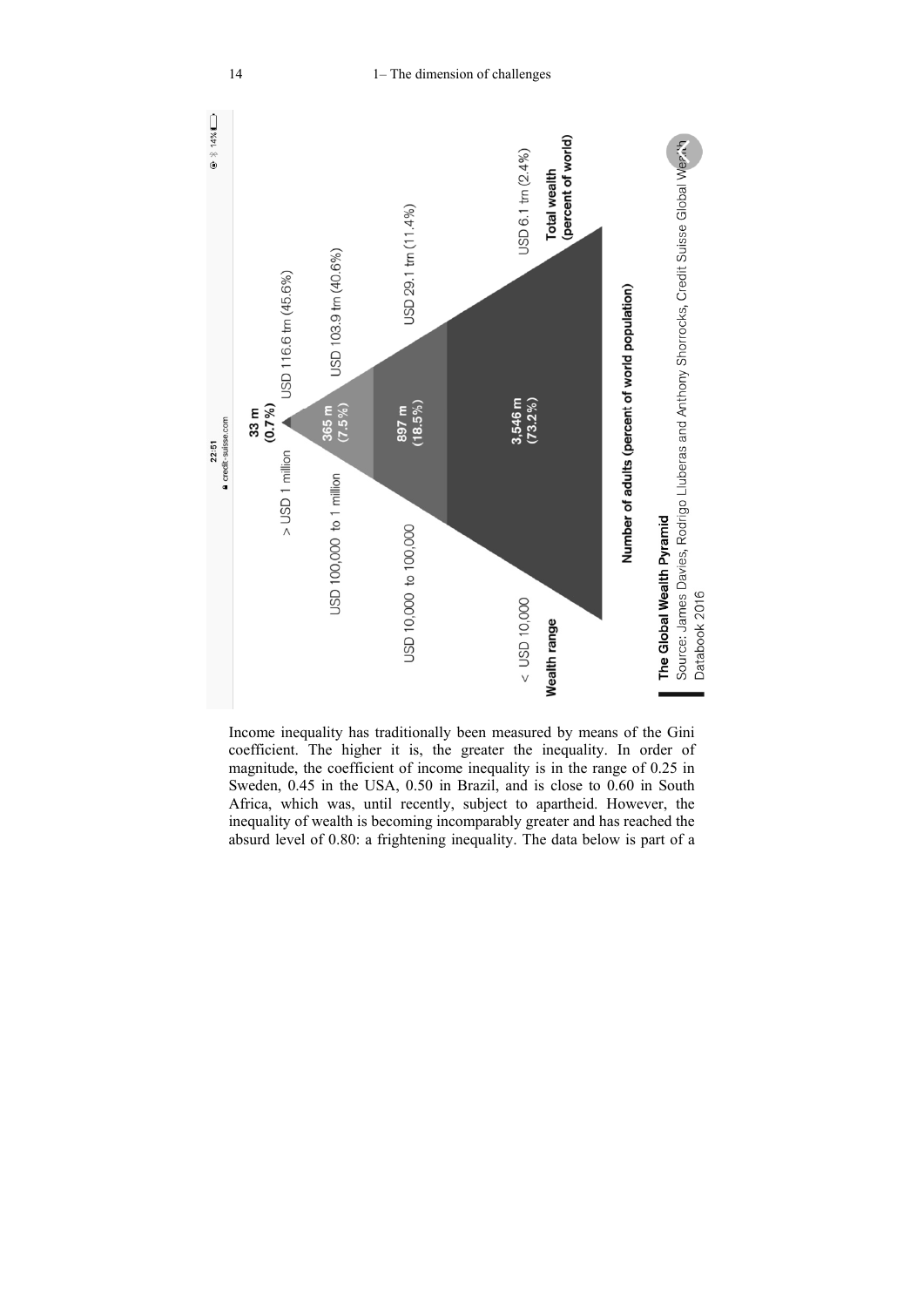survey by the Swiss financial group *Crédit Suisse*, an institution above any suspicion of antipathy towards the rich.

Reading the pyramid is simple. At the top, adults who have more than one million dollars equals 33 million people, which is equivalent to 0.7% of total adults on the planet. The sum of their available wealth is \$116.6 trillion, representing 45.6 percent of the assessed wealth of \$256 trillion. One must remember that the great fortunes in this part of the pyramid are not owned by real producers, but are dominated by people who deal with stock, information flows, or commodity intermediation. The top of the pyramid is particularly interesting and consists of so-called ultra-high net worth individuals. If we expand the wealthiest 0.7% to 1%, we find that this 1% has more wealth than the remaining 99% of the planet. Note that a significant part of this great fortune does not appear because it is in tax havens, as detailed by James Henry from the Tax Justice Network.

Oxfam summarizes this worsening inherited situation:

Despite world leaders signing up to a global goal to reduce inequality, the gap between the rich and the rest has widened. This cannot continue. As President Obama told the UN General Assembly in his departing speech in September 2016, "a world where 1% of humanity controls as much wealth as the bottom 99% will never be stable". Nevertheless, the crisis of global inequality remains unabated:

- Since 2015, the richest 1% has had more wealth than the rest of the planet.
- Currently, eight individuals hold the same wealth as the poorest half of the world.
- Over the next 20 years, 500 people will pass on more than \$2.1 trillion to their heirs: a sum higher than the GDP of India, which has a population of 1.2 billion.
- Income of the poorest 10% increased by about \$65 between 1988 and 2011, while that of the richest 1% increased by about \$11,800, or 182 times more. (Oxfam, 2016, p. 2)

The concentration of income and wealth on the planet is reaching absolutely obscene levels.<sup>7</sup> The financialization of economic processes has

<sup>&</sup>lt;sup>7</sup> There is already an endless amount of literature providing warnings about this subject. An excellent analysis of the increasing severity of these figures can be found in the *Report on the World Social Situation 2005: The Inequality Predicament,* United Nations, New York 2005. The document from the World Bank, *The Next 4 Billion*, evaluates the 4 billion people who "do not have access to the benefits of globalization" and is equally interesting (IFC). *The Next 4 Billion*, Washington, 2007 reveals that we are talking about two thirds of the world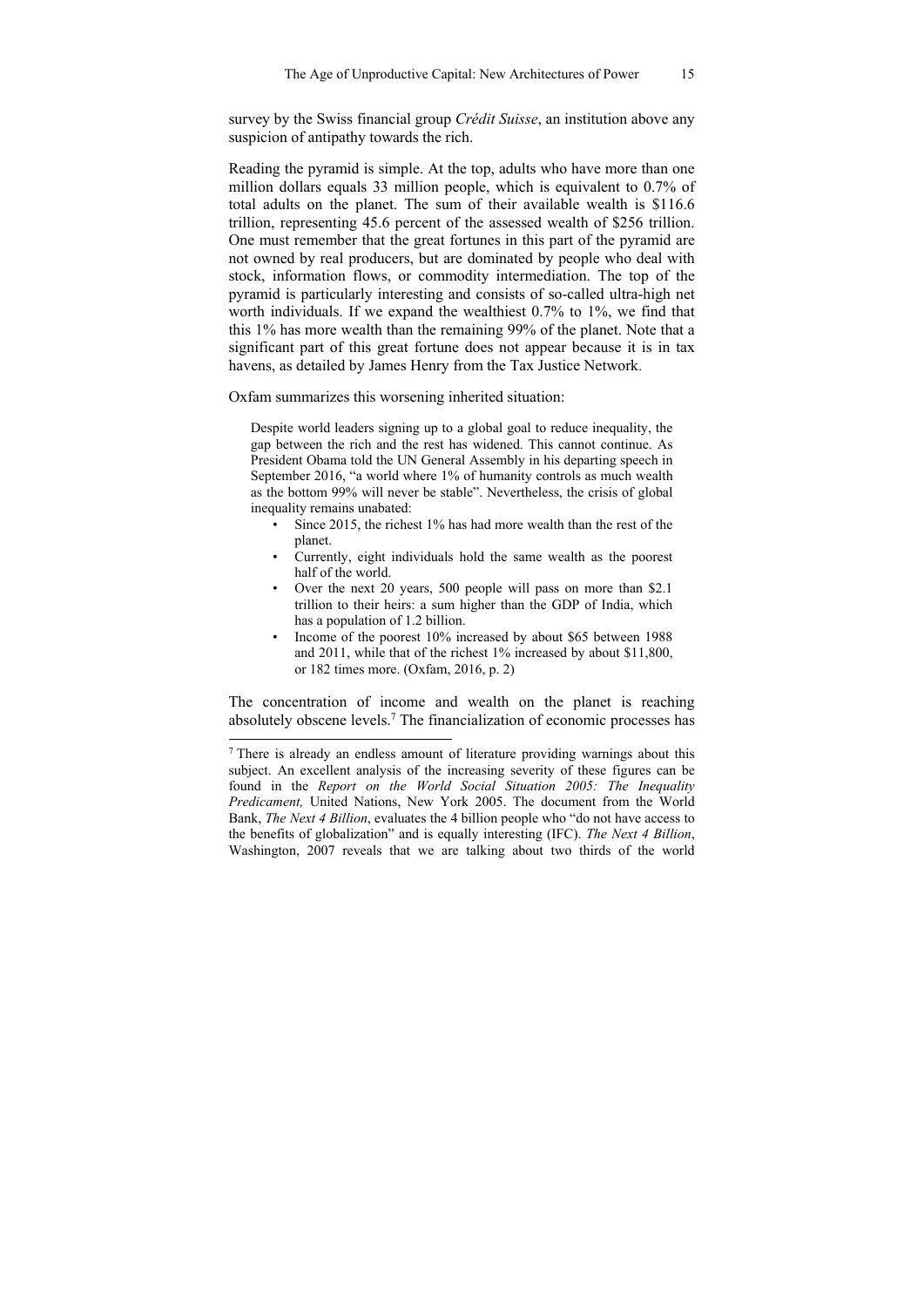been feeding for decades on the appropriation of productivity gains, which has been essentially enabled by the technological revolution in a radically unbalanced way. This mechanism is described in a particularly authoritative way by Gar Alperovitz and Lew Daly in their little book, *Unjust deserts: How the Rich Are Taking Our Common Inheritance.* The authors point out that if it were not for the technologies developed during and after World War II, such as the computer, the transistor, and other innovations, Bill Gates would still be playing with cathode ray tubes in his garage. Technological advances are planetary and belong to society at large, but appropriation is concentrated. The authors have developed the concept of "unearned income".<sup>8</sup>

This concentration is not only due to financial speculation, but its contribution is dominant, and it is absurd to divert capital from the obvious planetary priorities. Trying to understand the dimensions of the 2008 crisis, *The Economist* carries an impressive figure with regard to social surplus that has essentially been brought about by technological advances in the production area, but which benefits financial services: "The financial-services industry is condemned to suffer a horrible contraction. In America the industry's share of total corporate profits climbed from 10% in the early 1980s to 40% at its peak in 2007".9 Calling financial services an industry is obviously self-serving.

There is a clear cleavage between those who bring technological innovations and produce socially useful goods and services––the process engineers, so to speak––and the financial intermediaries who appropriate the surplus and presently have a dominant say over the system. The engineers make important technological breakthroughs, but the use and commercialization of this technology belong to the finance, marketing, and legal affairs departments that dominate business, and then it benefits the shareholders and financial groups that are in control. It is a system that has generated a profound gap between who contributes productively to society and who is paid.

j

population. Since the onset of the financial crisis in 2008, figures have deteriorated even further and now strongly affect even the so-called developed countries,

including the United States, thereby causing a widespread feeling of frustration.<br><sup>8</sup> Gar Alperovitz and Lew Daly, *Unjust deserts: How the Rich Are Taking Our Common Inheritance* (The New Press, New York, 2008).

<sup>&</sup>lt;sup>9</sup> The Economist, *A Special Report on the Future of Finance*, January 24th 2009, p. 20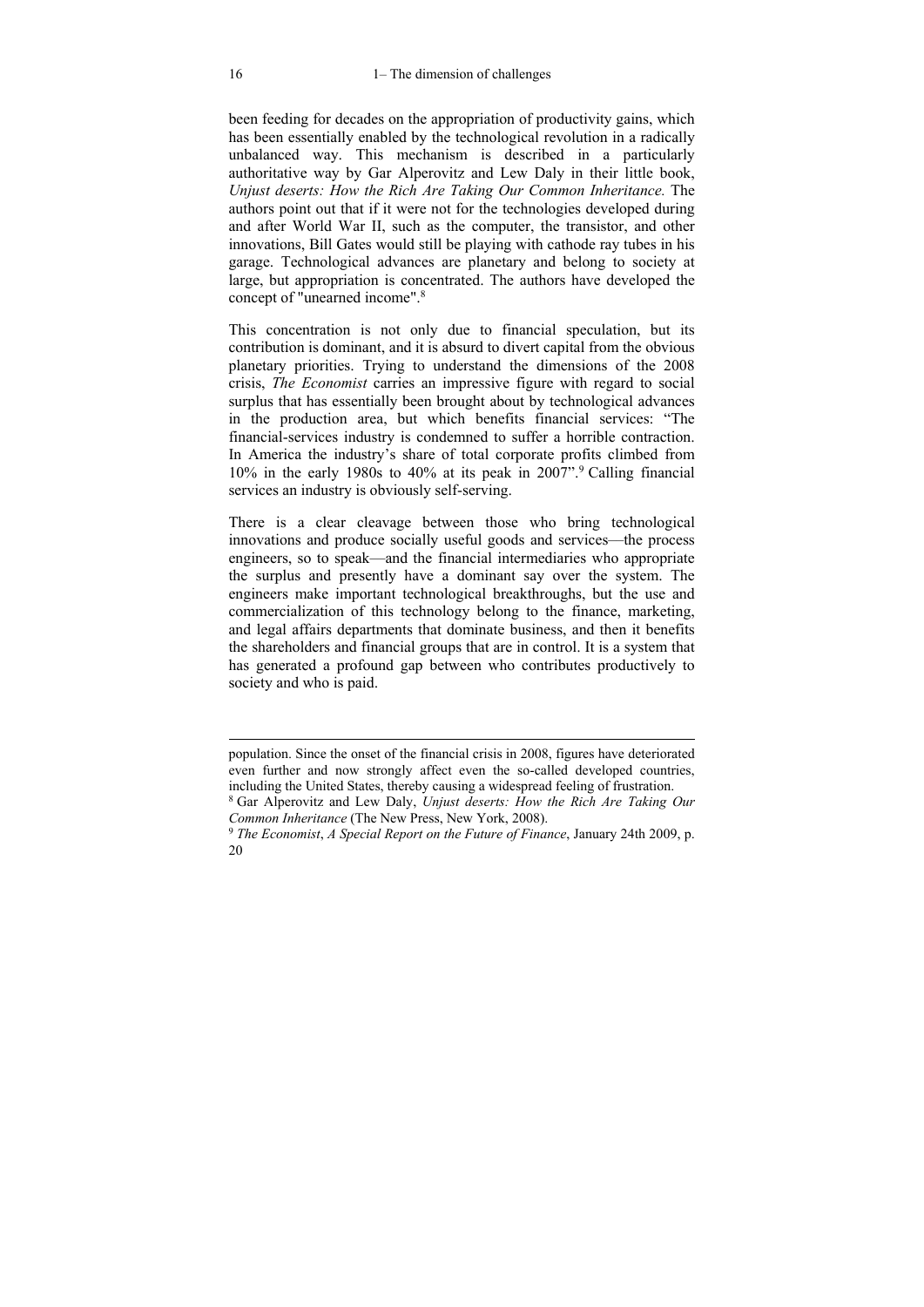Putting together the two graphs––the one from the *New Scientist*, on the environmental historical megatrends, and the pyramid from the Oxfam report––we come to a pretty obvious conclusion: we are destroying the planet for the benefit of at most 1/3 of the world's population and, in a very particular way, for the benefit of 1%. This basic data guides our future actions: to reverse the march of planet destruction and reverse the cumulative process of generating inequality. In order to achieve this, we must reorient the allocation of financial resources.

The truth is that we do not even measure the quality of resource allocation. Our main measure of progress, GDP, neither measures the environmental disaster nor the social drama. It does not account for *what* is produced, who receives the product, or the decrease of the planet's natural assets but, instead, accounts for the pollution that requires large programs of recovery as growth. In fact, GDP only provides the national average for how intensively the production machine is being used. 10

A system in which the motivation axis is limited to profit without having to deal with environmental and social impacts remains locked in its own logic. It has everything to gain from the maximum extraction of natural resources and externalization of costs, and nothing to gain by producing for those who have little purchasing power. Short-term profit motivation works both against sustainability and against inclusive development. The deformation is systemic. It is the very concept of corporate governance that must be rethought. The ground rules need to change. The belief that if each one pursues individual advantages then the outcome will be the best possible is no longer acceptable. Adam Smith is a little dated here. The need to rescue the system's governance is unavoidable and the time we have to do it keeps getting shorter.

<sup>&</sup>lt;sup>10</sup> See especially the report by Amartya Sen, Joseph Stiglitz, and Jean Paul Fitoussi, *Report by the Commission on the Measurement of Economic Performance and Social Progress*, available in www.stiglitz-sen-fitoussi.fr.. The environmental disaster created by British Petroleum in the Gulf of Mexico increased the USA's GDP by the volume of activities required to clear the coast and decontaminate a large region. The GDP measures the intensity of resources used, not the usefulness of what is done. See my technical note on this deformed accounting in http://dowbor.org/2009/04/o-debate-sobre-o-pib-estamos-fazendo-a-conta-erradaabr-2.html/.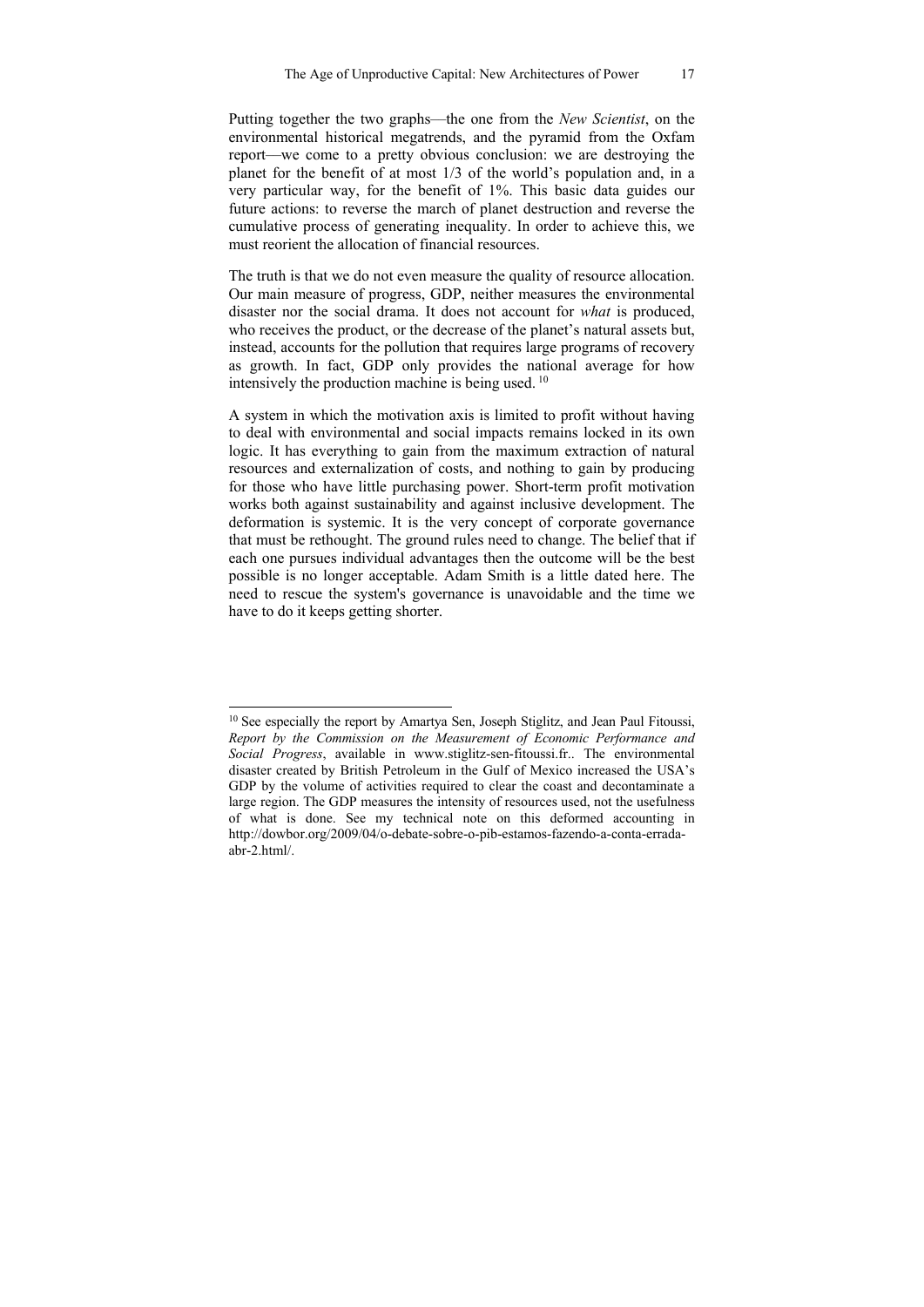### **Sterilization of financial resources**

The bottom line is that the cause of the current difficulties is not a lack of financial resources but their appropriation by financial corporations that use them to speculate rather than invest. The financial system presently drains the productive system instead of stimulating it.

The 2008 crisis was a planetary shock. In 2018 we are still suffering from its impact because the essential dynamics that generated it are still present. It could undoubtedly have been a great opportunity to re-regulate the financial system and return economic usefulness to financial resources. The general regulatory framework that has structured finance since the 1929 crisis (the Glass-Steagall Act) was diluted by Reagan and Thatcher in the 1980s, and the finishing touch was its liquidation by Clinton in 1999. Attempts to organize a regulatory system from 2008 on by means of the Dodd-Frank Act simply did not work and the little achieved was lost. The main economic force of the so-called market runs without control.

The crisis was faced, not by decreasing the huge gaps through which resources leak out, but by transferring gigantic sums of public resources to compensate for the leaks. This appropriation of public resources by financial groups was given the friendly name of Quantitative Easing: "easing" here suggesting the feeling of those who loosen their belts with satisfaction after a hefty meal. We can speculate again and say that "the happy days are back", thereby repeating Wall Street and other similar centers' attitude toward this new phase.

As such problems remain unchanged, the gigantic mollusk that was based on fraud and the misappropriation of resources carries on uncontrolled, with the increased disadvantage of having grown to the extent that it can now dictate its own rules. With the election of Donald Trump in the United States, we can now see the dissolution of the final bit of regulation that the Obama administration had tried to implement. However, the academic community, research centers, and even governments decided that it was time to find out something about how the financial system actually works.

We have already seen from the *Crédit Suisse* data that the richest 1% possess more resources than the remaining 99% of the planet. The dimension of these fortunes does not allow them to be transformed into demand, notwithstanding the endless luxury consumption, because, instead, these fortunes are reinvested in other financial products. The truth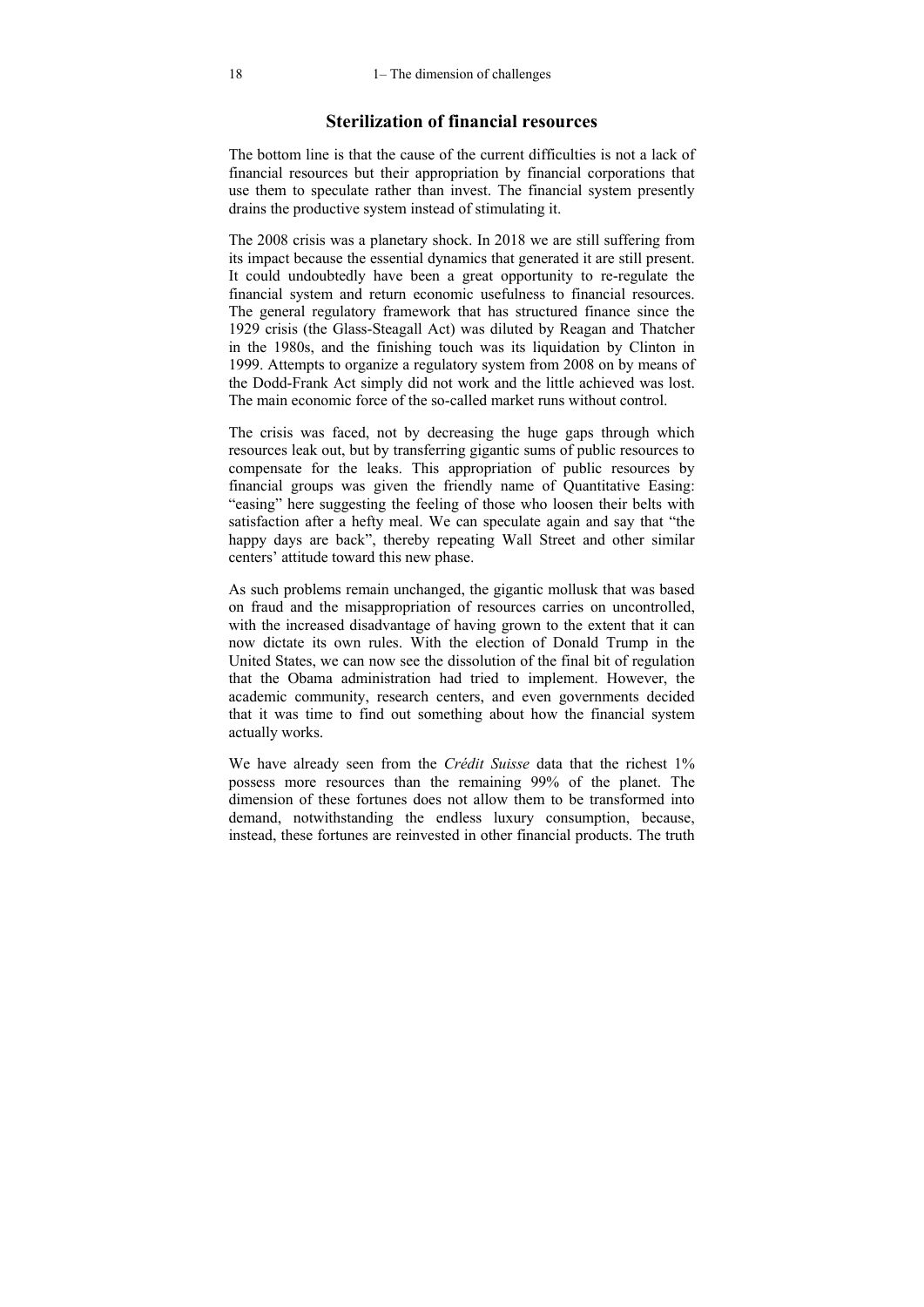is that financial allocations yield more than productive investment. The world GDP has grown between 1% and 2.5% over the years. Financial allocations earn 7% to 9% and often much more. Thus, a dynamic of transformation of productive capital into financial assets was generated and the real economy was swallowed by planetary financialization.<sup>11</sup>

We will later address details of this transformation, which are essential to understanding the political and economic planetary woes as well as the crisis in Brazil. However, for the time being we are interested in knowing that such resources exist, but that their productivity is sterilized by a generalized system of speculation which drains the real economy. Equally important is that public resources, our taxes, are also fueling this machine today through public debt.

The order of magnitude is impressive. For comparative purposes, let us remember that the huge global effort to tackle climate change, outlined in the Paris Agreement in 2015, set the ambitious goal of raising \$100 billion annually to finance sustainability initiatives in the developing world. Such a sum of resources seems important. However, surveys of the Tax Justice Network and other groups since the 2008 crisis have shown that we have between 21 and \$32 trillion in undeclared resources placed in tax havens; these are resources that, in addition to not being invested, do not even pay due taxes. *The Economist* rounds this up to 20 trillion and the figures may vary slightly. The fact is that what runs in the speculative paralegal world of the havens represents 200 times more than the ambitious goal of the Paris world summit. And, if we compare the stock of resources in tax havens with the world GDP of about \$80 trillion, we are bound to see the mismatch between the means and the ends.

Sustainable Development Goals (SDGs) approved in New York in 2015, are certainly a breakthrough and we have today, with 17 goals, milestones to guide our steps up to 2030. But goals 16 and 17, which deal with the means to attain a minimum of sustainability, represent only dreams and the wishful thinking that so well characterizes desire without teeth.

Less well-known than the SDG is the action plan entitled Addis Ababa 2015 Action Agenda. Legally, this is an integral part of the SDG agreement, but has, however, focused specifically on how to finance sustainable development. With due caution in the expressions used, the

 <sup>11</sup> For more details see the excellent *How Money Works: the facts visually explained,* published in 2017 by Penguin Random House. Senior editor Kathryn Hennessy.